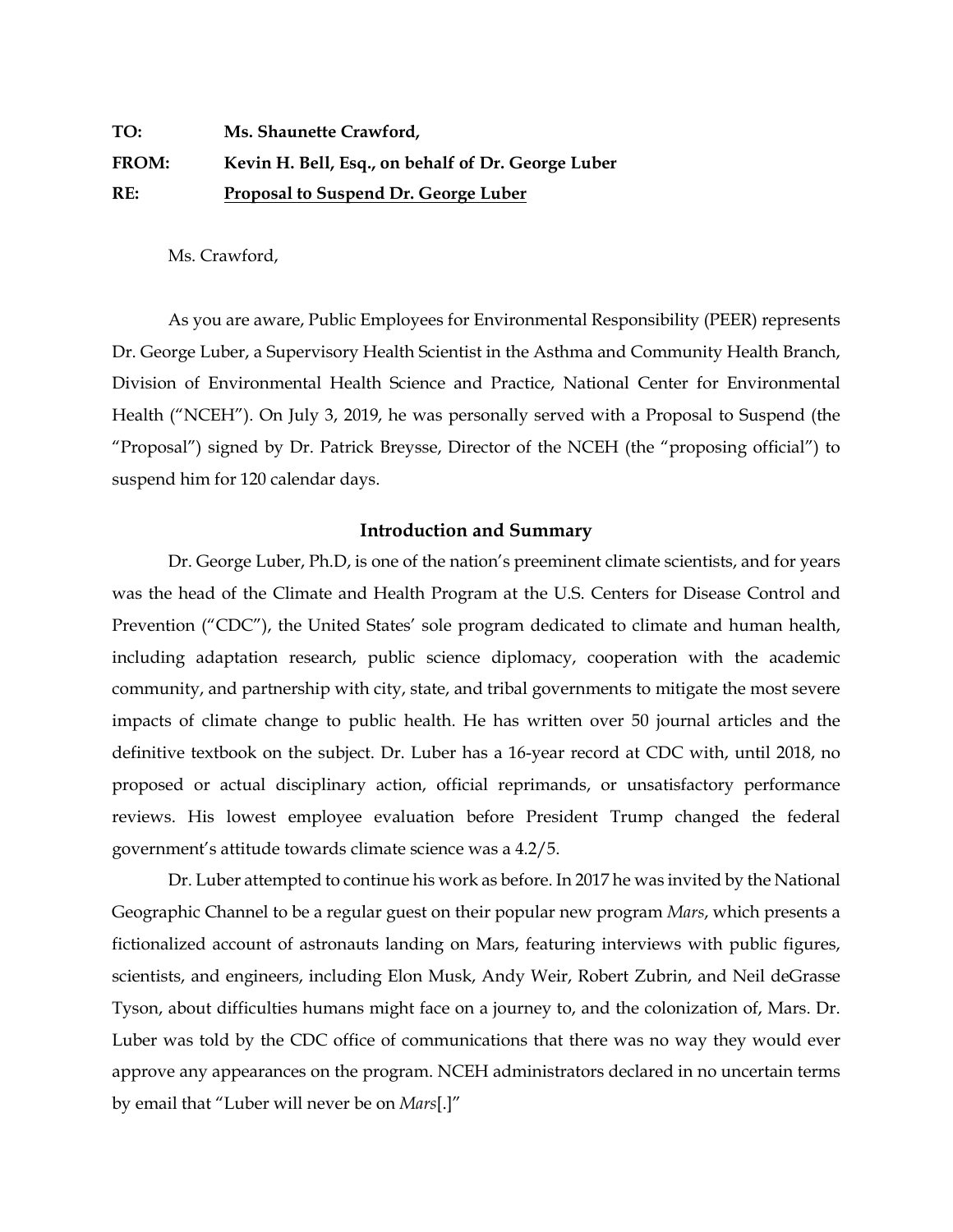From February 2017 through March 2018, Director Breysse enlisted consultants from PricewaterhouseCoopers to effectuate his preexisting plan to merge the ~18 person Climate Change and Health program into the ~90 person Asthma Branch of NCEH. The newly formed branch was planned to be called the Asthma and Climate Health Branch, but was ultimately dubbed the "Asthma and Community Health" Branch.[1](#page-1-0) Director Breysse selected a chief for the newly formed Asthma and Community Health Branch, but the chosen individual lacked the academic qualifications required to serve in that position.

In March 2018, lacking another qualified candidate, NCEH promoted Dr. Luber to the branch chief position. In that role Dr. Luber repeatedly met with the consultants drawing up the merging of the climate program with the Asthma branch. He told them that the \$10 million budget for the climate change program had been explicitly set aside by Congress, and that the merging would inevitably cause impermissible "blending" of those funds: any person paid from the climate budget who supported asthma activities would by definition divert funds earmarked for climate work to another program with a separate funding line. Dr. Luber argued that it was inevitable that he, as supervisor, and others who would become team leads, would divide their time by managing both Asthma and Climate Change staff and activities. This would go against the express will of Congress.[2](#page-1-1) Dr. Luber also raised this concern with NCEH administrators, who did not respond to his concerns.

As a result of his intransigence and his subsequent reporting of this wrongdoing by center management over the last 15 months, the management of NCEH opted to pursue a retaliatory investigation against Dr. Luber and file multiple sets of charged misconduct which do little to establish that the claimed justifications for disciplining Dr. Luber are more than a pretext for whistleblower retaliation. NCEH's conduct since March of 2018 when he was exiled from the NCEH campus under armed escort for the heinous crime of failing to renew ethics clearance paperwork five years prior has been nothing but retaliatory, and the efforts to silence Dr. Luber have accelerated since May or 2019 when he began reporting this wrongdoing to Congress, which

 <sup>1</sup> See Branch description at https://www.cdc.gov/asthma/community-health/about.htm.

<span id="page-1-1"></span><span id="page-1-0"></span><sup>2</sup> *See, e.g.*, Conference Rep't for H.R. 6157, DEPARTMENT OF DEFENSE FOR THE FISCAL YEAR ENDING SEPTEMBER 30, 2019, AND FOR OTHER PURPOSES, H.R. Rep. 115-952, at 526-27, 115<sup>th</sup> Cong., 2d Sess. (Sept. 13, 2018), <https://www.congress.gov/115/crpt/hrpt952/CRPT-115hrpt952.pdf> (setting aside \$10,000,000 for NCEH climate change program, and \$29,000,000 for asthma, of \$209,350,000 for all NCEH programs).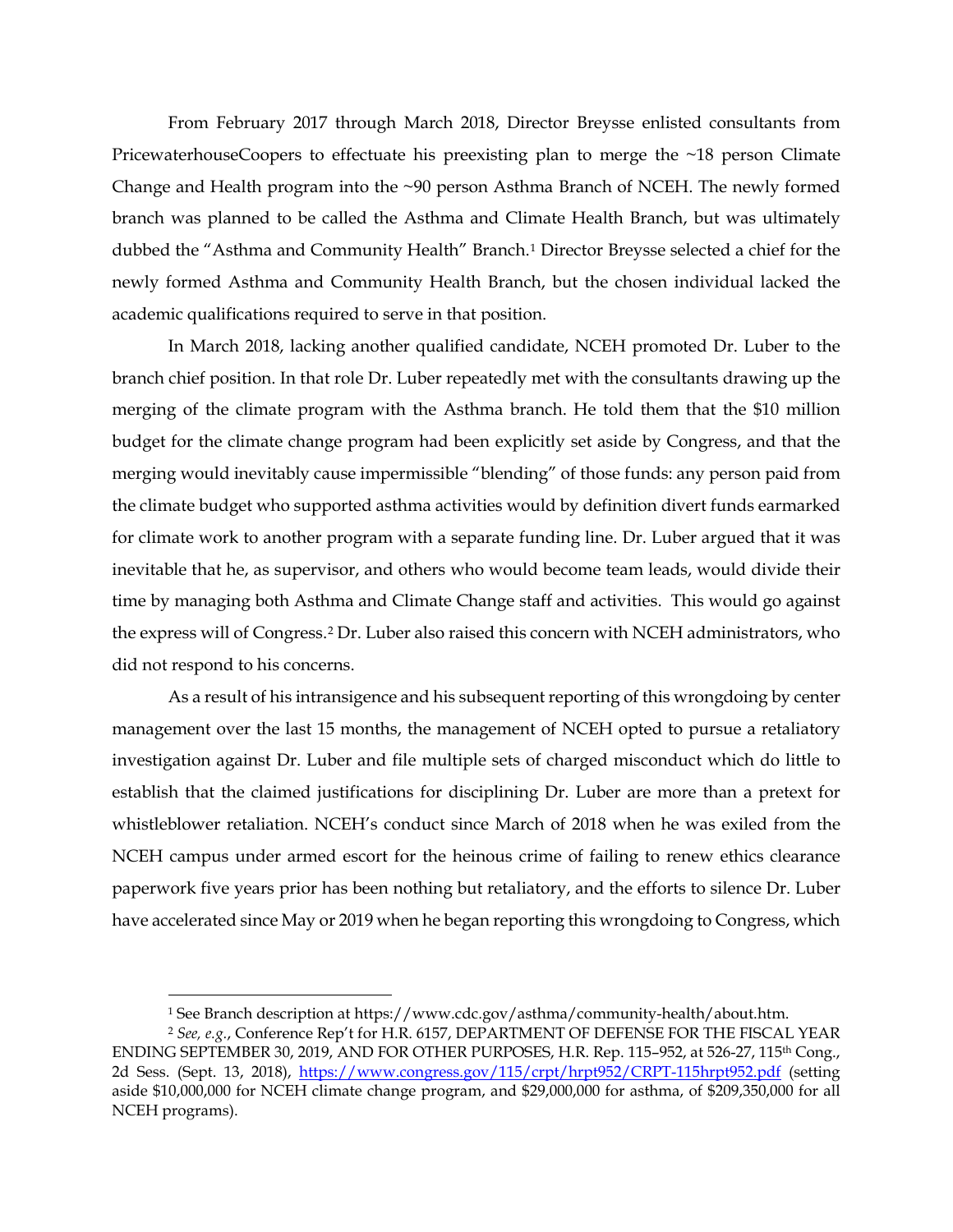has since begun an official inquiry into the Climate  $\&$  Health Program as a result.<sup>[3](#page-2-0)</sup> and this Proposal cannot be upheld due to its impermissible retaliatory basis.

Dr. Luber has been charged with five offenses:

- 1. Absence Without Leave: 15 specifications
- 2. Submitting Time/Attendance Records with Inaccurate Information: 15 specifications
- 3. Failure to Obtain Prior Approval to Engage in Outside Employment Activities: 3 specifications
- 4. Misuse of Position Creating the appearance of a Conflict of Interest: 3 specifications
- 5. Misuse of Official Time: 2 specifications

These offenses will be discussed in turn along with discussion of their *Douglas* factors and specific evidence, followed by a discussion of proposing official's discussion of the *Douglas* factors, and concluding with examination of how the evidence indicates that the Proposal is a pretextual excuse for retaliation against Dr. Luber.

# **Discussion of Proposed Charges**

I. Absence Without Leave

The U.S. Office of Personnel Management ("OPM") has advised that AWOL "should be charged when the following conditions are met:

1) The employee was instructed to report for duty and fails to do so, OR

2) The requested leave was appropriately denied and the employee did not show up for work, OR

3) The employee does not provide medical documentation, the documentation is insufficient or not submitted within the time frame provided."

#### OPM, ADDRESSING AWOL at 12.[4](#page-2-1)

The Proposal uses the same evidence file to support Charge 1 and Charge 2, and the two share an evidence file. However, the evidence demonstrates that Dr. Luber was approved for outside activity for the time in question and thus he was not AWOL.

<span id="page-2-0"></span> <sup>3</sup> HOUSE COMM. ON ENERGY & COMMERCE, PALLONE REQUESTS CDC BRIEFING ON SHUTTERED CLIMATE CHANGE AND PUBLIC HEALTH PROGRAM (July 30, 2019) (press release), https://energycommerce.house.gov/newsroom/press-releases/pallone-requests-cdc-briefing-onshuttered-climate-change-and-public-health

<span id="page-2-1"></span><sup>4</sup> available at https://www.opm.gov/policy-data-oversight/employeerelations/training/presentationaddressingawol.pdf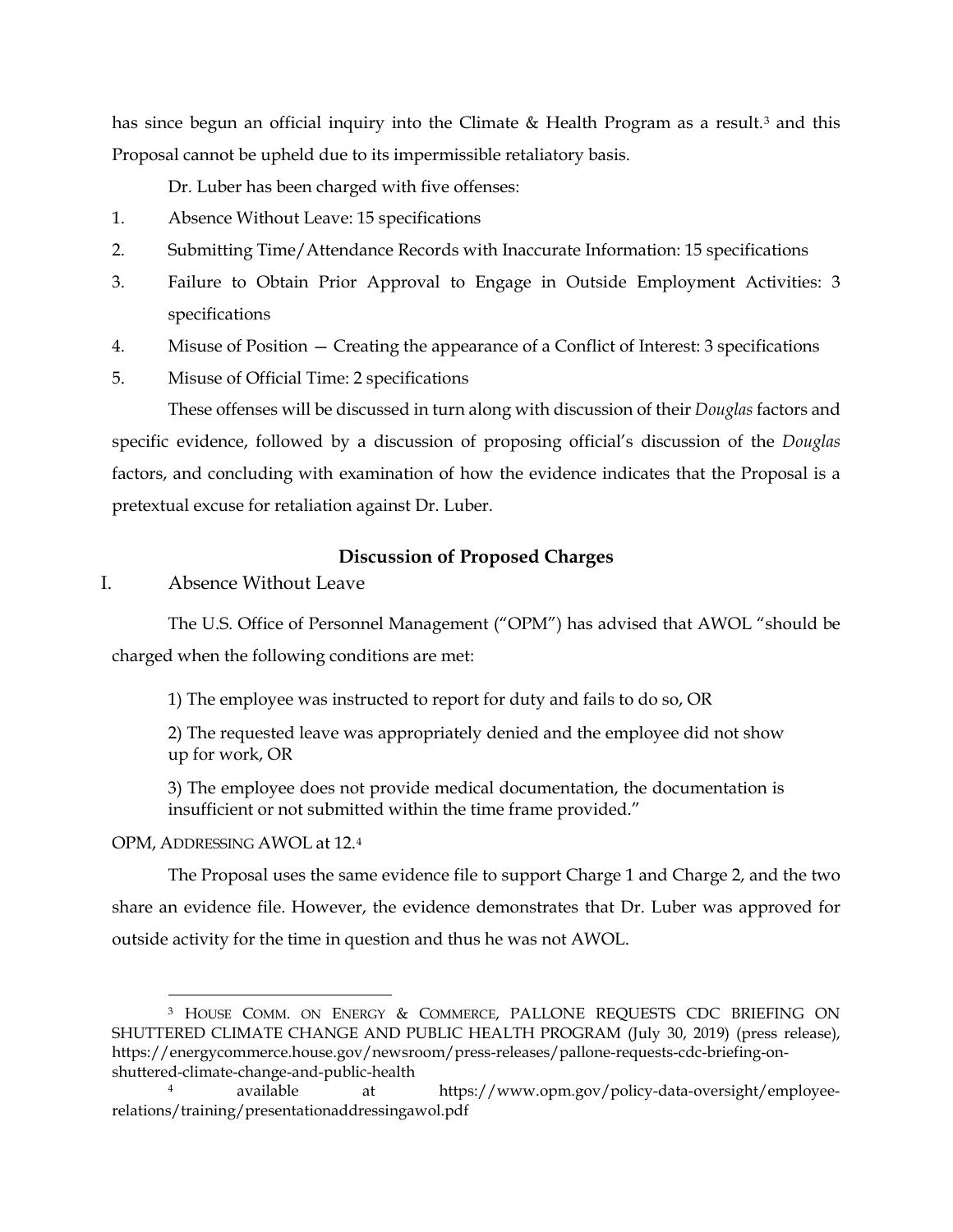The evidence file includes ethics forms indicating approved outside activity, demonstrating that the absences were in fact approved and proper.[5](#page-3-0) The evidence file for the first specification, for an alleged absence on September 10, 2015, contains a request for approval to teach the Emory class and contains a document that states that "An HHS-550 Request for Outside Activity was approved according to the Ethics Program Activity Tracking System (EPATS) for the 2015 report year, however a paper copy of the approval cannot be located."[6](#page-3-1) Each following specification contains a similar entry with either an approved HHS-520 form or indication that one existed. Approval of Dr. Luber's outside activity was also approval to use annual leave to teach the Emory classes in question, and therefore he was not absent without leave.

This charge is also inconsistent with the second charge, because a charge for failure to document leave taken implies that Dr. Luber could have and should have taken leave for his Emory classes because they were properly approved absences, and he was not AWOL. There were many days that Dr. Luber taught at Emory that he undisputedly did report leave for the time, and these are not included in the AWOL charges. Dr. Luber did not fail to report for duty, did not have leave denied. He was properly excused for purposes of teaching his classes provided he accounted for the use of his annual leave.

The only possible exception to the clear evidence that Dr. Luber was not AWOL would be for specifications 11-15, which relate to classes taught in the Spring semester of 2018, because there was a minor inadvertent error in Dr. Luber's Request for Approval of Outside Activity, form HHS-520, filed June 1, 2017, which was attached to his response to proposed removal in November 2018 as its Appendix I, and is attached hereto as  $Exhibit A$  (highlighting added for illustrative purposes). The approval to teach his Spring 2018 class contains one inaccurate sentence under page 2's "Nature of Outside Activity," which was filled automatically from information entered in his prior year's approval, and states: "The course will be offered in the Fall Semester 2016." Exhibit A at 2 (emphasis added).<sup>[7](#page-3-2)</sup> That this was an innocent error is substantiated by other information entered by Dr. Luber in the same form, including the date

<span id="page-3-0"></span> <sup>5</sup> Evidence to Support Charge 1: Absence without Leave – Charge 2 Submitting Time/Attendance Records with Inaccurate Information (Hereinafter *Evidence for Charges 1-2*) at 1-5

<sup>6</sup> Id. at 11, Doc. 1E

<span id="page-3-2"></span><span id="page-3-1"></span><sup>7</sup> This sentence is also the basis of charge 3, specification 2, where this analysis will be repeated. It is particularly damning for that charge that the TOC entries for specifications 11-15 of Charges 1 and 2 cite to the same "Appendix I" from Dr. Luber's November 2018 response to the proposed removal as "Ethics forms indicating approval for outside activity." *Evidence for Charges 1-2* at 3-4, Docs. 11E, 12E, 13E, 14E, 15E.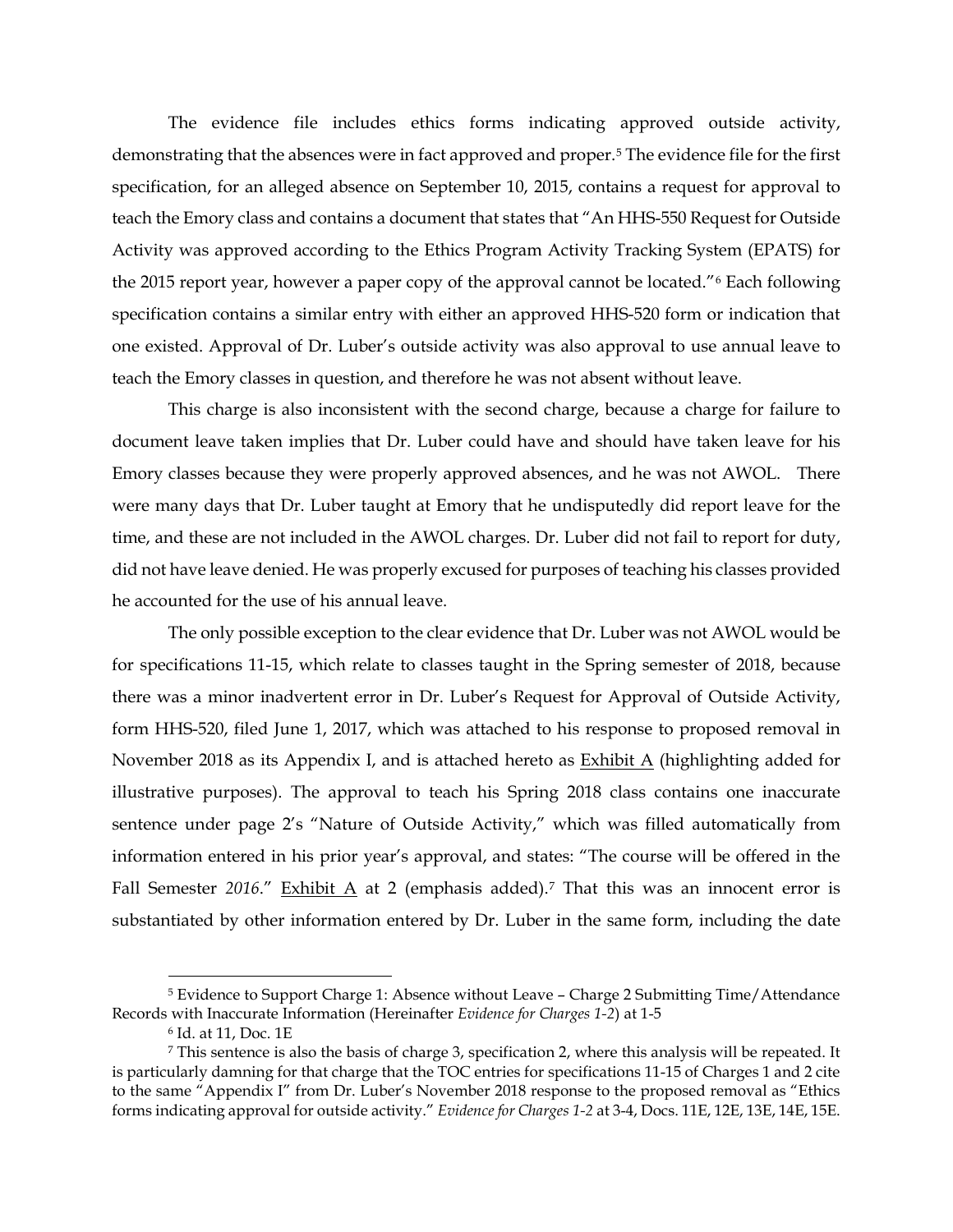range for the covered activity showing the proper dates for his course, August 1, 2017 through July 31, 2018, *see id.* at 3. The Fall 2016 course erroneously carried over from his previous HHS-520 was listed under the "Record of Prior Compensation from Same Source" as a course he had previously taught. *Id*. at 5. Furthermore, the document was dated June 1, 2017, which would postdate the 2016 course which the proposing official believes Dr. Luber was requesting clearance for. *Id*. at 6. Paul Garbe, Dr. Luber's supervising official, recommended approval because the "outside activity complements official duties." *Id*. at 7. Ethics Program Manager Allerick Knight approved Dr. Luber's Fall 2017-Spring 2018 teaching activities on June 14, 2017, *id.* at 9, and John Tibbs approved them on June 15, 2017. *Id.* at 10. No mention was made at that time of the clerical error on page 2 by any of the three reviewing officials. It is unsurprising that this approval was granted as of course, as Dr. Luber had submitted similar documentation to teach this same course, HLTH 350-R, since 2012, and had always been diligent about keeping his time records.

# II. Time and Attendance Records

As Dr. Luber stated in his response to the earlier proposed removal regarding the same charge, he was diligent about reporting his time teaching the Emory course as leave, and there is reason to suspect that Dr. Luber properly requested that his leave be entered by the Climate and Health Program's time clerk, Ms. Deneise Turner, who then negligently or intentionally failed to record it. In any event, it would be unreasonable to conclude that Dr. Luber, who retained more than 100 hours of available annual leave at all relevant times from 2014-2018, and an additional 792 hours of annual leave between September 15, 2015 (the date of specification 1) and February 20, 2018 (specification 15), intentionally sought to defraud the agency of 28 of those hours, or 3.5 percent, of the leave he accumulated in that period.[8](#page-4-0) At all relevant times he had far more accumulated leave than the amount he is accused of taking improperly.

Charge 2, as discussed *supra*, shares an evidence file and a logical connection with Charge 1, and Section I of this response is restated and reincorporated as though fully set forth herein. In specific response to Charge 2, the discussion by Dr. Luber in his November 20, 2018 response to his proposed removal in October 2018 remains relevant and persuasive:

<span id="page-4-0"></span> <sup>8</sup> Dr. Luber accumulated 8 hours of annual leave every two week pay period. There were 198 weeks in the relevant period, in which Dr. Luber would have accumulated 792 hours of annual leave. The sum of every specification of AWOL is 28 total hours, which is 3.5% of 792.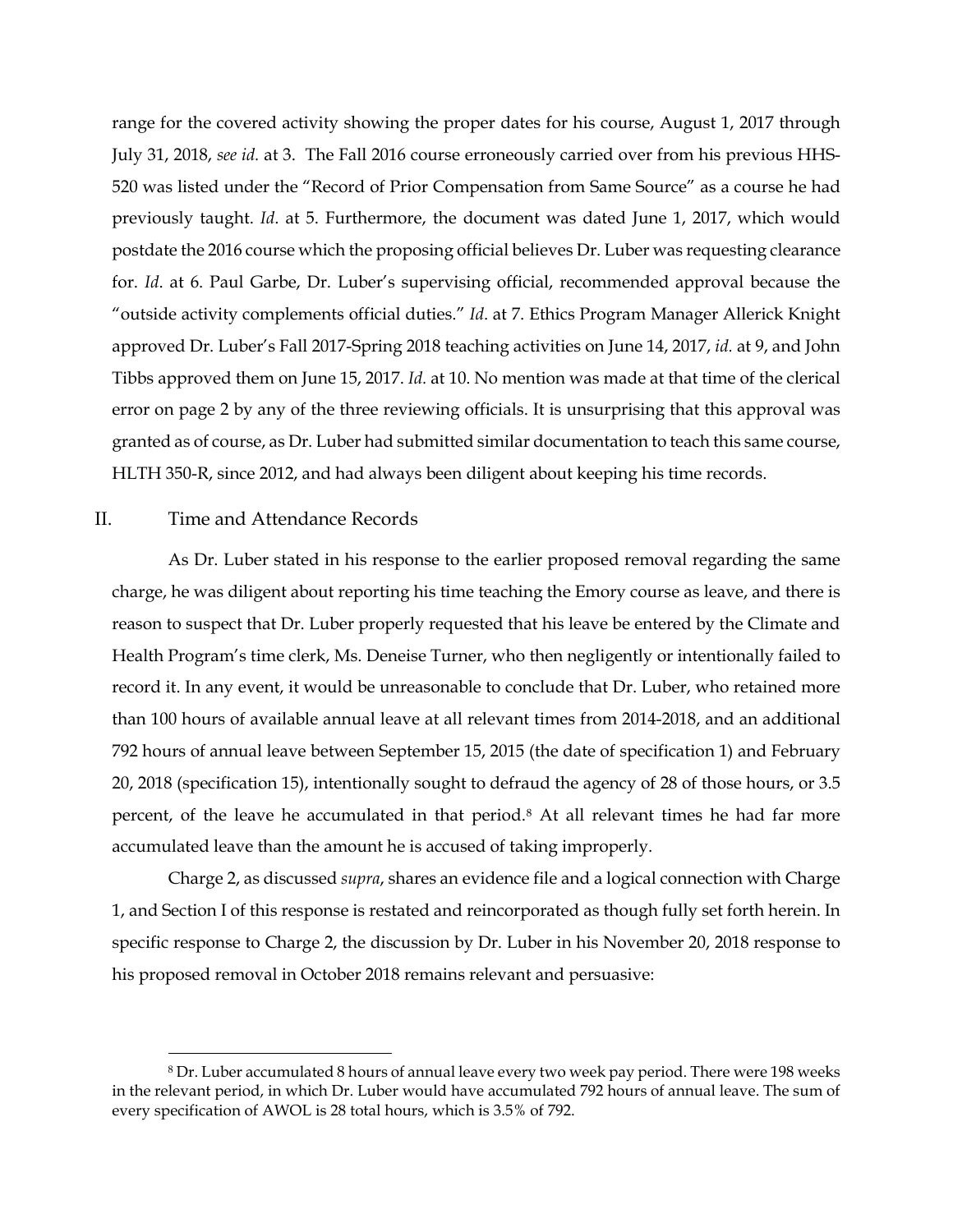Our electronic timekeeping system is called TAS. Each week, we – as employees – would simply enter the time that we were out. Specifically, I would record the hours when I would not be at work. These hours related to the time I was teaching my course at Emory. The next step in the process is to submit the sheet to the time clerk, who was able to modify our timesheets as needed. Around October 2016, my Agency starts listing a lot of errors. This was the same time my timekeeper, Florence Deneise Turner ("Deneise"), was having difficulties with both her conduct and her performance at work. My Branch Deputy, Kenneth Archer and I were actually engaged in disciplinary action against Deneise at this time, this is well documented. Deneise was very disgruntled and angry with the actions taken against her.

*Evidence for Charges 1-2* at 670-71, Doc. 19; *see also id.*, at 671-74 (rebutting specific charges). The documentation provided as supplement to the statement of Ruth Williams, which presumably seeks to demonstrate that no modifications were made or requested for Dr. Luber's timesheets, provides evidence that Ms. Turner lacked the capacity to make changes after-the-fact without detection, but does not demonstrate that she could not have made those changes at the time the timesheets were submitted or failed to enter leave which Dr. Luber requested that she enter on his behalf. There is no interpretation made of the Transmission File Data, which consists of paired strings of numbers devoid of context. *Id.* at 725-28, Doc. 20. The audit tables are similarly uninformative, and a close reading of them demonstrates that some changes were made on certain dates, but there is no interpretation of what they were or how they apply to those specific dates.

In the wake of Dr. Luber's removal from the Asthma and Community Health Branch, one time clerk was exclusively assigned to manage his timesheets, Tina Linkliter. *Evidence for Charges 1-2* at 770, Doc. 21 ¶ 6-8. Dr. Luber was not told that she was managing his time, and she was prohibited from speaking to him "because of what's going on." *Id*. at ¶ 8. Ms. Linkliter stated that the Time and Attendance System is "a little confusing because it's not a closed system." *Id.* at ¶ 9(e). She also confirms that changes could have been made to his time and attendance records without appearing as an amendment, because before those records are submitted, "it's just part of the regular record" and would not "show up as comments." *Id.* at ¶ 9(f).

During the period covered by all 15 specifications, Dr. Luber's time clerk was Deneise Turner, who also managed the time sheets for the rest of the Climate & Health Program. Ms. Turner has a history of inconsistent performance of her duties as time clerk, and Dr. Luber's disciplinary actions against her as her supervisor caused her to develop a personal enmity towards him. The evidence supports two possibilities which would absolve Dr. Luber of any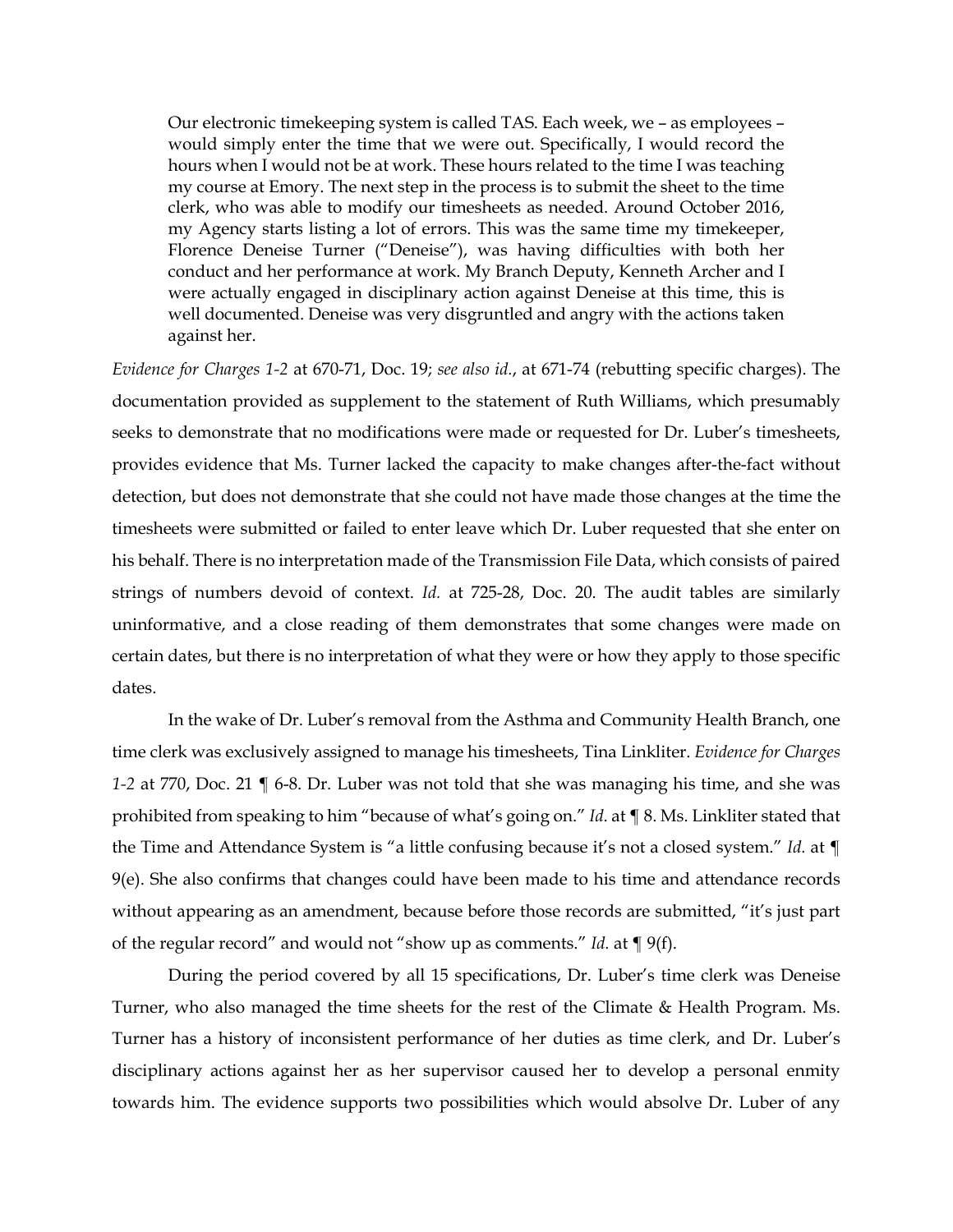responsibility under Charge 2, that a) Deneise Turner's personal distaste for Dr. Luber could have led her to omit personal leave entries that Dr. Luber requested that she add to his timesheet, or b) she negligently failed to make such entries due to her documented inconsistency in performing her job duties. In fact, Ms. Turner's duties as time clerk were stripped from her during the pendency of the NCEH investigation of Dr. Luber's timesheets. *Id.* at 774, Doc. 22 ¶ 2(a) ("As of a couple of months ago, my job duties changed as well. I used to do travel, time and attendance, and things like that. Now I don't do time and attendance. The contractors do it. I only do my own timesheet."). Ms. Turner's inconsistent performance of her duties as timekeeper are documented in the declaration of Ken Archer, attached hereto as **Exhibit B**. Ms. Turner's responses to specific questions about the functioning of the Time and Attendance System also show that she has previously been unwilling to make changes requested by Dr. Luber to his timesheets, *Evidence for Charges 1-2* at 775, Doc. 22  $\P\P$  11-12 ("I have the ability to do it, but I won't."), that she was unaware if it was even possible to look at an employee's past timesheets, ¶ 13, and that she was highly prejudicial towards Dr. Luber. *See* ¶¶ 14-23. Ms. Turner's mastery of the Time and Attendance System is thus highly suspect, and she makes it clear that she refused to comply with Dr. Luber's requests as a matter of principle.

Ms. Turner's credibility is undermined by her statement that she has no memory of Dr. Luber *ever* submitting a timesheet with a partial day of leave. ¶ 16(a). This is clearly a false statement made out of personal animus, as every day of class taught by Dr. Luber from 2012-2018 not included in this Proposal had partial days of leave taken. If it were otherwise, the specifications under charges 1 and 2 would number in the hundreds. Ms. Turner also has no memory of Dr. Luber ever requesting that she make any changes to his timesheets, ¶ 14(a-b), however she does recall telling his secretary that she would not submit a timesheet for him because she "felt good saying 'no'" to Dr. Luber's requests. ¶ 15(b). This is consistent with the attitude that she adopted as soon as she joined the Climate & Health Program, that "she would not speak to visitors unless they could 'convince me I am not wasting my time.'" Exhibit  $B \parallel 15(c)$ . Ms. Turner also falsely and without credibility claims that Dr. Luber and Mr. Archer, her immediate supervisor, skipped as much as five hours of work every day. *Evidence for Charges 1-2* at 775, Doc. 22  $\P$  16(b).

She also claims that Dr. Luber and Mr. Archer skipped every single weekly management meeting they ever scheduled, ¶ 17(a), but simultaneously claims that they *did* attend those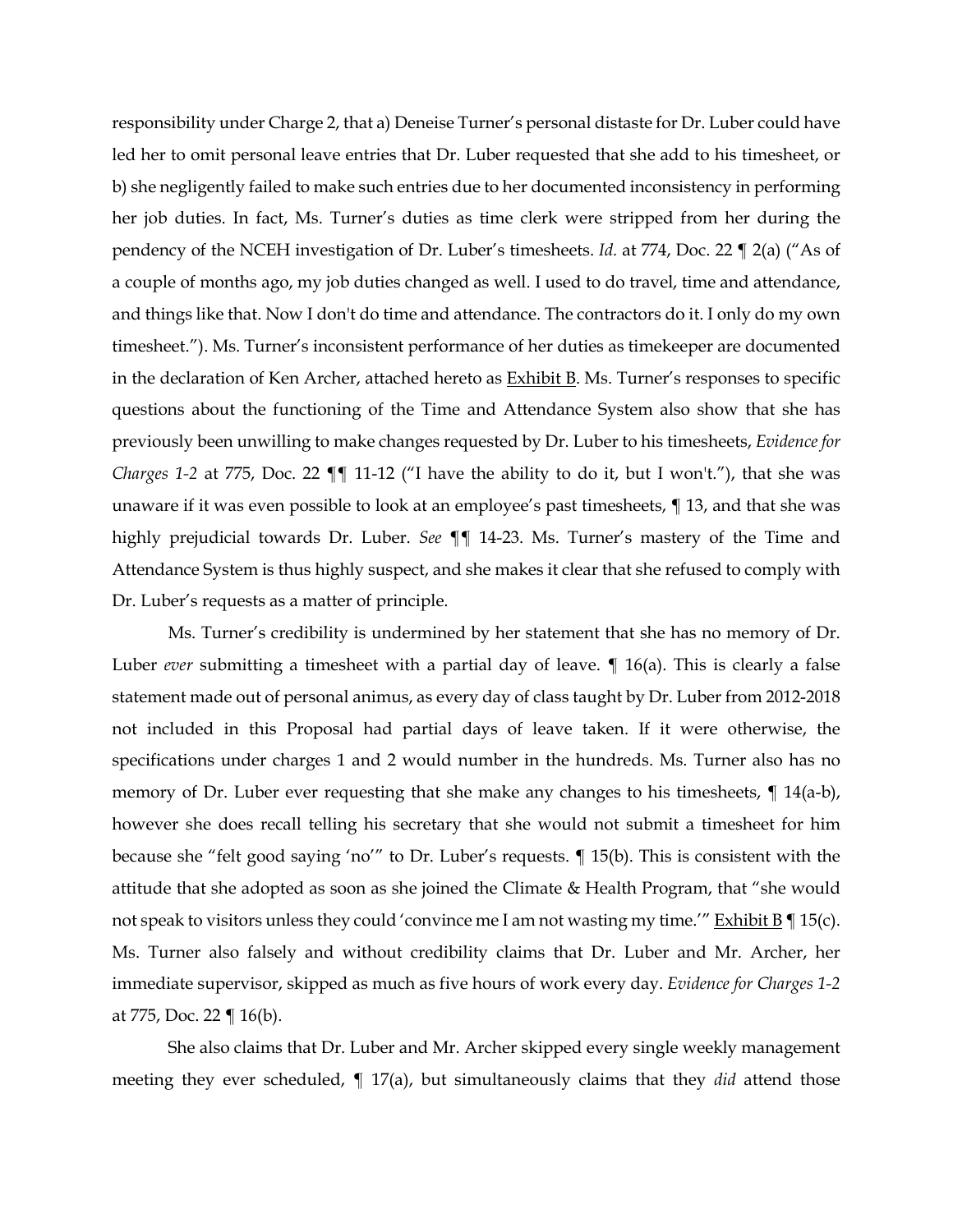meetings for the sole purpose of attacking her personally. ¶¶ 17(b-c), 18(1). Ms. Turner makes Dr. Luber and Mr. Archer out to be cartoonish villains who would "toss[] away" her requests for professional development without cause and mock her for stuttering because she "remind[ed them] of Donald Trump," then laughing at her. ¶ 18(b-c). Most ridiculously, Ms. Turner claims that Dr. Luber withheld travel documents from her because "He would say 'I'm waiting on my wife to call me back because she wants to go to Italy with me. I want to be able to sit next to her, so I need you to call the airlines and tell them to seat us together.'" Dr. Luber has *never been to Italy* for CDC travel, and the only time he travelled on CDC business with his wife her travel was arranged separately with Delta Airlines frequent flyer points which Ms. Turner would not have been involved with.

Ms. Turner also alleges that other former supervisors denied her promotions, ¶ 19(b), and that she is happy now because she is "not being attacked every day all day for every little thing." ¶ 19(c). She claims that she was "[a]ttacked every day" by Dr. Luber when he "would walk around the office giving everyone 59 minutes and make it obvious he was excluding me." ¶ 20(a). Ruth Williams interprets "59 minutes" to mean an "excuse . . . from duty without loss of pay or charge to leave in appropriate circumstances" for up to 59 minutes. *Id.* at 721, Doc. 20 ¶ 5. Ms. Turner's claim that Dr. Luber gave every employee of the Climate & Health Program 59 minutes of leave every day while excluding her is a fantasy. It is virtually certain that if it were true, at least one of the fact witnesses presented by the proposing official would have made reference to such an extraordinary management strategy.

The remaining statements made by Ms. Turner included by the proposing official are highly prejudicial and completely irrelevant to the charged conduct. They should be disregarded for any purpose except to evaluate the credibility of Ms. Turner's other accusations. She states that Dr. Luber "has a problem with women" without elaborating. and that she and Jane Horton would commiserate about Dr. Luber's harsh treatment of women. ¶ 21(a). Ms. Turner goes so far as to accuse Dr. Luber of being a sympathizer of the South African Apartheid system, which is a wildly inappropriate accusation which, given the other clear impossibilities of claims in her testimony and its total irrelevance to the charges, should be excluded from consideration as any sort of evidence against Dr. Luber.

These claims by Ms. Turner evidence a propensity for falsehood and malice towards Dr. Luber which further substantially undermine her credibility as a witness. They also strongly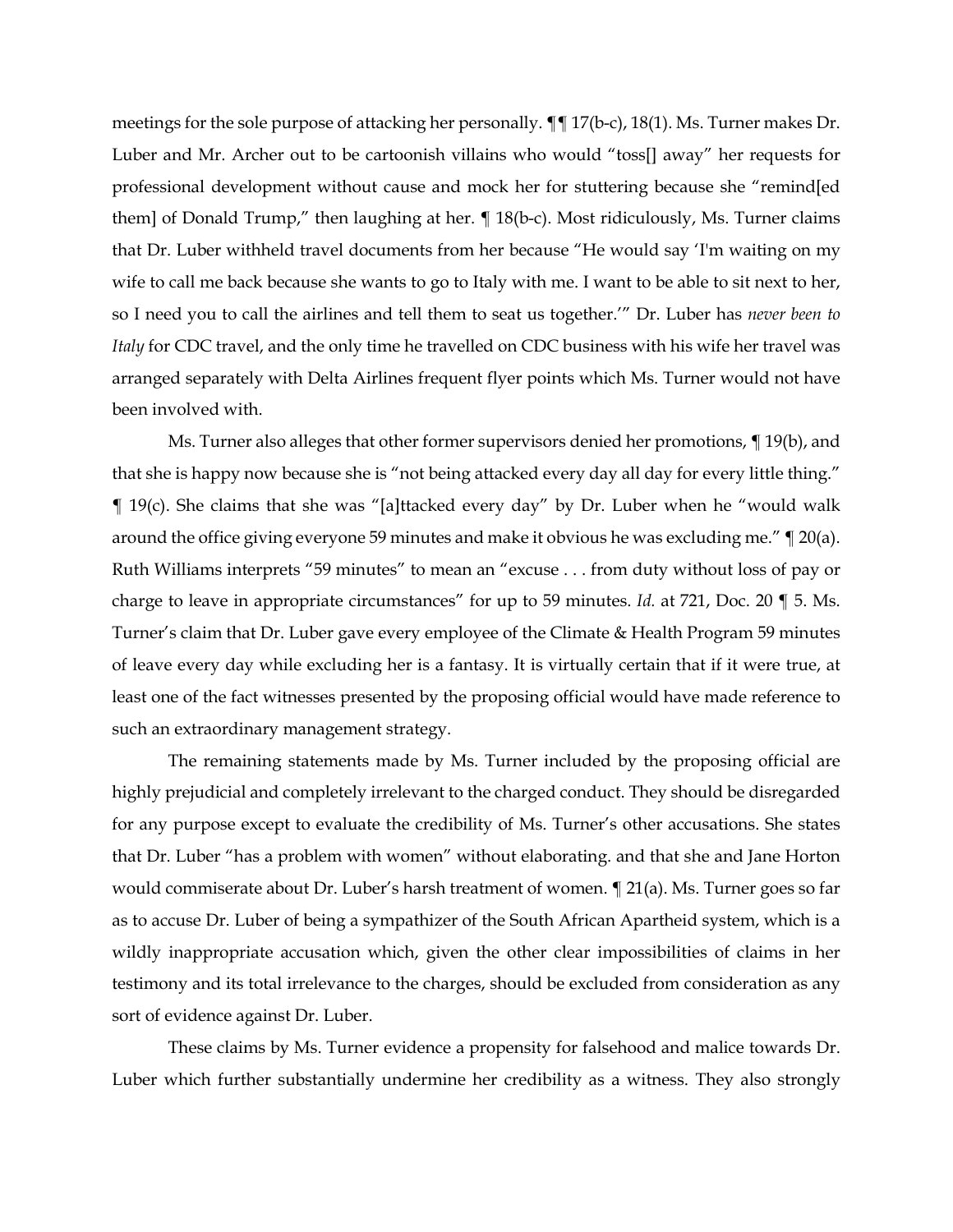suggest that Ms. Turner would be unlikely to properly keep records of Dr. Luber's requests to make alterations to his timesheets if he realized later in a pay period that he failed to account for annual leave on days which he taught class, and that she may have purposefully refused to make such alterations. Ms. Turner's supporting character witness alluded to in her affirmation, Jane Horton, was not interviewed by the proposing official's investigation, nor were any of her emails produced. This may have been because Ms. Horton had been previously counseled for excessive absenteeism and unsatisfactory use of the policy on requesting leave herself, Exhibit C at 6-7 (10 instances of excessive leave taken in March 2014), and officially reprimanded for AWOL and failure to request leave, *id.*, at 8-9. Dr. Luber informed the deciding official in an email dated November 20, 2018 about his experiences attempting to further discipline Ms. Horton. That email is restated and incorporated herein in full:

In reference to the question asking whether I have knowledge as to whether other employees have received a different disciplinary action/penalty for the same or similar charges, I would like to add the following: Since February 2017, my deputy Ken Archer and myself have attempted to address an attendance issue with one of our employees - Ms. Jane Horton. Ms. Horton has failed to report to work, failed to request leave, and failed to note leave on her timesheet on numerous occasions. On several occasions with have had to place her on Away Without Leave Status. On all of these occasions we have had to manually enter her time for her to address the leave that she did not note on her timesheet. We have addressed this issue with HR in numerous dialogues and have ample documentation to support this process that we have undertaken. HR has repeatedly informed us that we are to take no disciplinary action. Ms. Horton has received no disciplinary actions, which are similar in nature to the ones I have been charged with.

That HR refused to allow Dr. Luber, even with ample evidence, to take any further action against a subordinate who had intentionally committed far worse timekeeping offenses calls into question the legitimacy of the premise of this Proposal.

# III. Failure to Obtain Prior Approval for Outside Activities

The third charge relates to Dr. Luber's alleged failure to obtain prior ethics approval for two books, GLOBAL CLIMATE CHANGE AND HUMAN HEALTH: FROM SCIENCE TO PRACTICE (2015), and FOUNDATIONS OF GLOBAL HEALTH (2018), and to teach a seminar at Emory University between January 15, 2018 and April 30, 2018, in violation of 5 C.F.R. § 5501.106(d). The charge is untrue and unsupported by the evidence.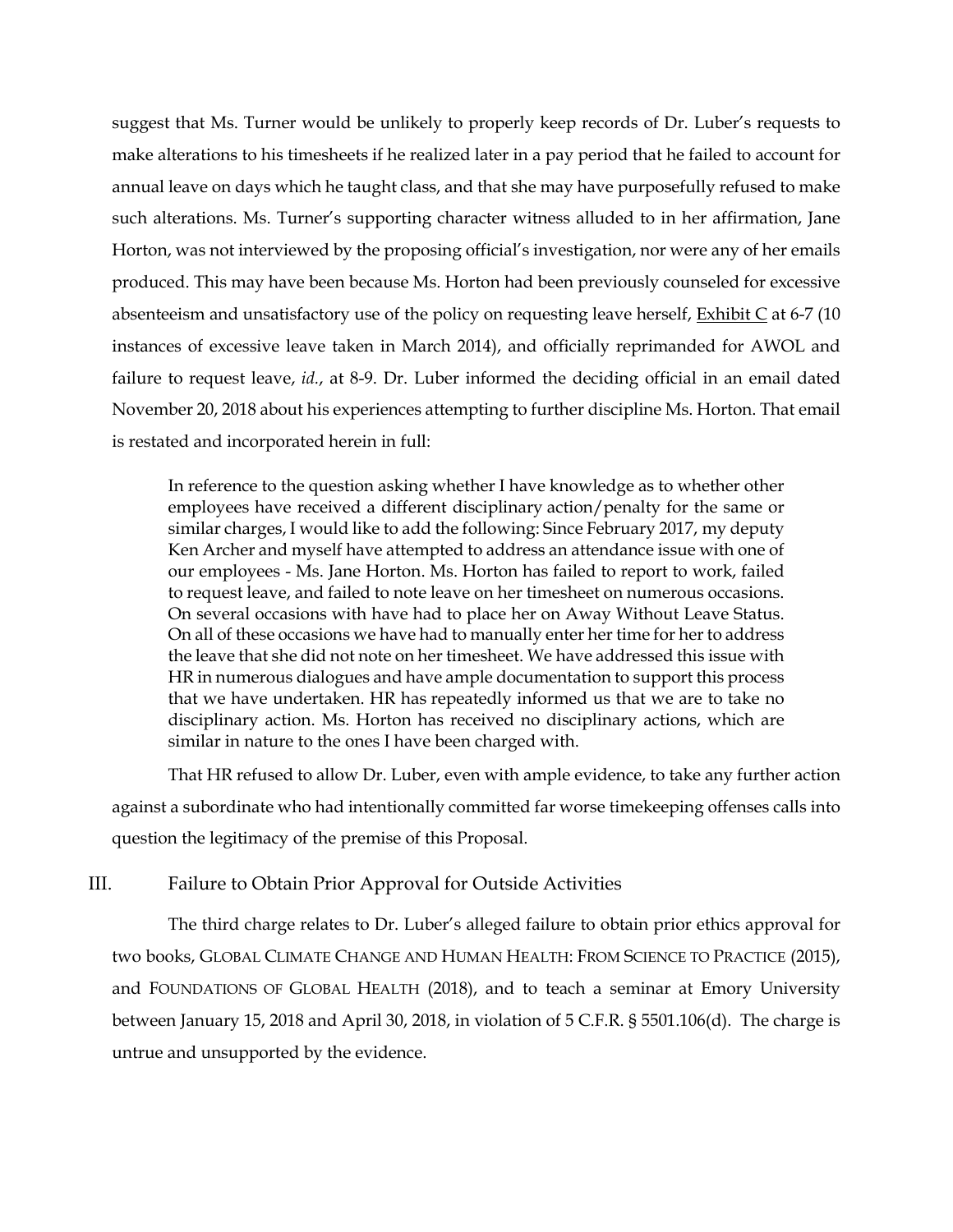# 1. GLOBAL CLIMATE CHANGE AND HUMAN HEALTH: FROM SCIENCE TO PRACTICE (2015) Ethics Clearance

The specification charges Dr. Luber with failure to obtain written approval prior to engaging in his work as co-author of this book. As a part of CDC's evidence file it included what appears to be the ethics approval Dr. Luber had obtained for the 2015 volume, however the image quality of the pdf provided by CDC is so poor as to be totally illegible in many critical places, including several highlighted by the agency in yellow. Nevertheless, the evidence shows that Dr. Luber did receive ethics approval for the book, and it is not clear what the rest of the evidence file pertains to or supposedly proves.

The paucity of evidence is striking given that the proposing official submitted 552 pages of evidence for Charge 3, 504 pages of which are reproductions of ethics training slideshows from 2012 onwards. However, there is nothing in that "evidence" that supports the validity of the claim that Dr. Luber failed to get prior written approval for working on the book.

If the specification implies that Dr. Luber should have gotten a renewed ethics approval for each year between 2013 and 2015 that he worked on the book, and that agency ethics training informed him of this requirement, the evidence fails to support any such implicit claim. The slide decks for 2012 and 2013 contain no discussion of the clearance process for outside activities or the 1-year limit on such ethical clearance, which is first raised in 2014.[9](#page-9-0) The outside activity ethics clearance process is also not discussed in 2015, 2016, 2017, or 2018 ethics trainings, and in any event his work on the book ended in 2015, so the evidentiary value of these trainings is unclear. Regardless, at worst, Dr. Luber is alleged to have failed to renew his annual ethics documentation, a subject which was only discussed one time in the relevant period, and then only in passing and without notice of the one year expiration date. It is facially implausible to base more than a stern talking to on such a harmless error, especially considering the agency's admission that it simply lost at least one of Dr. Luber's many ethics approval forms, for the Emory course he taught in September 2015 underlying the first specification of charges 1 and 2.[10](#page-9-1)

<span id="page-9-1"></span><span id="page-9-0"></span><sup>&</sup>lt;sup>9</sup> Evidence to Support Charge 3 at 217. The 2014 discussion of outside activities also does not clarify that an HHS-520 is limited to one year in duration specifically, but does state that "renewals are due 45 days before current HHS-520 expires." *Id*. at 238.

<sup>10</sup> Evidence to Support Charge 1 and 2 at 11, Doc. 1E.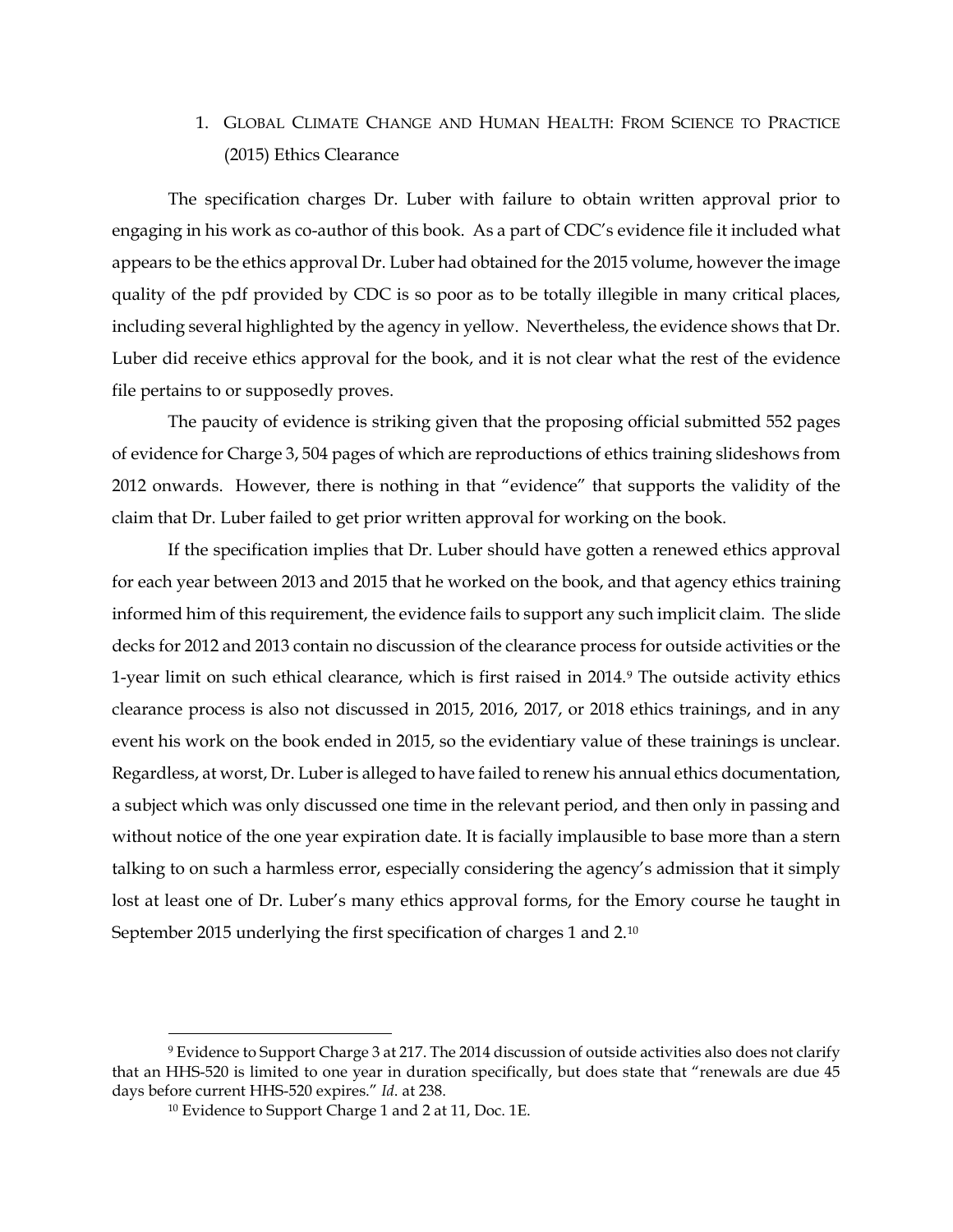It is also appropriate to raise here that the 2015 book in question was co-edited by Dr. Jay Lemery.[11](#page-10-0) The entire investigation into Dr. Luber was started by a March 16, 2018 email from Caroline St. Louis to John Decker, John Tibbs, and Mattie Gilliam, which alleged that "a listing of contributors would indicate that at the very least he had several conversations regarding this text with CDC employees (during his tour of duty and using CDC email, phone, etc.)."<sup>[12](#page-10-1)</sup> However, the CDC apparently concluded that there was no misconduct relating to solicitation of CDC staff to contribute to the book, as no such misconduct is charged. In addition, Dr. Lemery has provided evidence that he and Dr. Luber were aware of Luber's ethical restrictions on soliciting CDC staff to contribute to the volume, and that to maintain compliance, Dr. Lemery conducted the coordination of the CDC staff and academics participating in writing the volume, attached as Exhibit D.[13](#page-10-2)

## 2. FOUNDATIONS OF GLOBAL HEALTH (2018) Ethics Approval

Specification 2 alleges that Dr. Luber failed to obtain written approval prior to his work starting July 22, 2016 as a co-author of a chapter in the book FOUNDATIONS OF GLOBAL HEALTH, published in 2018. However, Dr. Luber followed the procedures that he understood were required for a publication for which he was not paid and which was an official work product of CDC.[14](#page-10-3) Dr. Luber was representing the CDC in his official capacity in furthering the state of public understanding of climate change's impact on public health. The interview testimony of Dr. Luber's former supervisor, Paul Garbe, fully concurs with Luber's understanding and with how he acted.

In Dr. Luber's November 2018 response to the proposing official's October 2018 proposed removal he stated that he had discussed his work on this book with his then-supervisor, Paul Garbe. The proposing official included in the evidence in support of this specification the testimony of Paul Garbe which, despite his lack of memory of the brief conversation years prior, supports Dr. Luber's argument. Mr. Garbe states that "[i]t is not unusual for CDC staff to

 <sup>11</sup> See Evidence to Support Charge 3 at 37, Doc. 5.

<sup>12</sup> *Id*. at 5, Doc. 2.

<span id="page-10-2"></span><span id="page-10-1"></span><span id="page-10-0"></span><sup>&</sup>lt;sup>13</sup> "it was made clear to me early on by George, that his ability to work on the text would be limited due to his official duties at the CDC. Therefore, I became the sole contact for chapter authors in collecting, editing, and crafting the manuscript. . . . To my knowledge, George never deviated from this very deliberate and thoughtful arrangement, as it would jeopardize his contractual duties to the CDC."

<span id="page-10-3"></span><sup>14</sup> `In contrast, Dr. Luber was paid for his work on the Global Climate Change and Human Health book which is the subject of Specification 1, and he did get official ethics approval for it.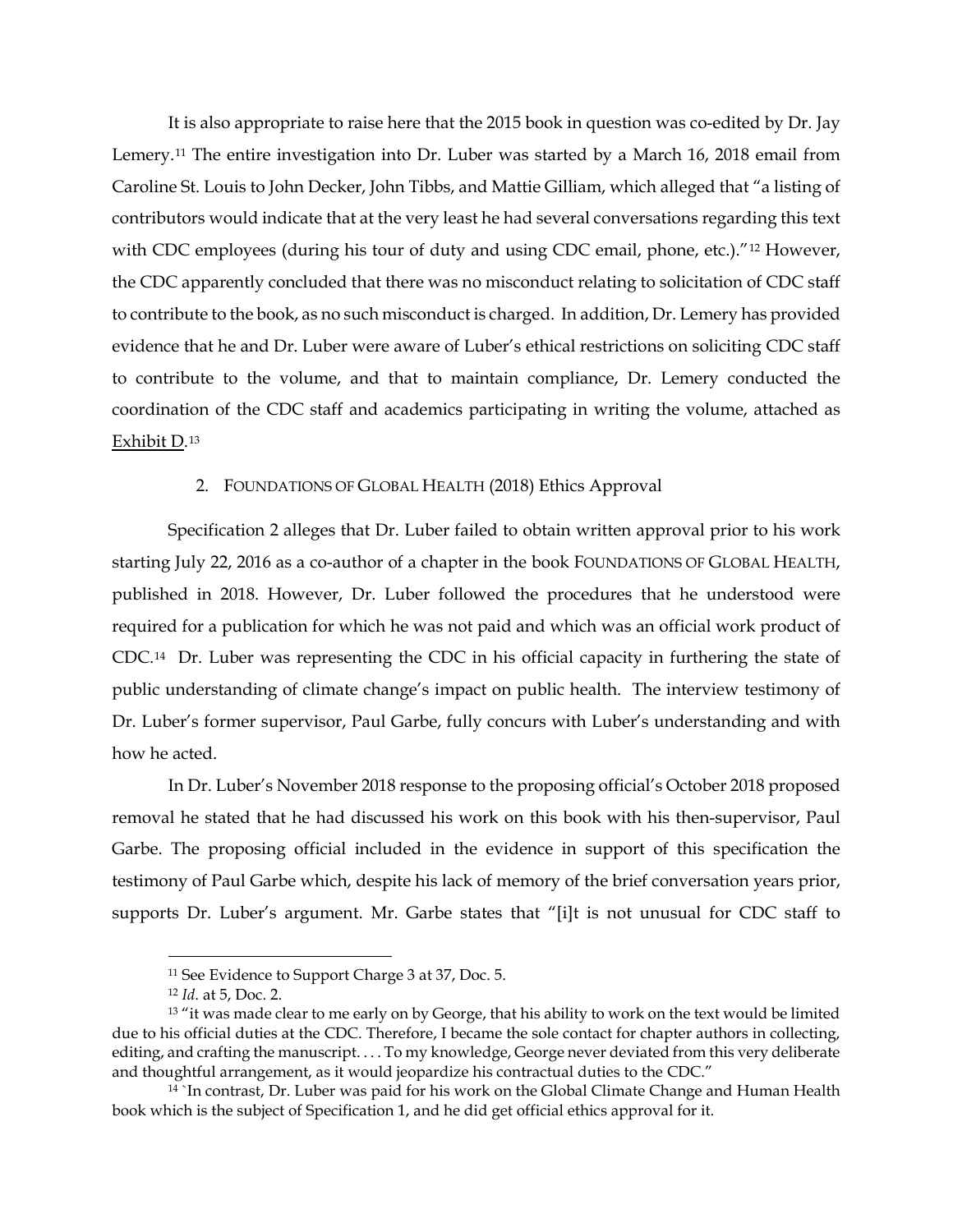collaborate on developing book chapters or course materials." *Evidence to Support Charge 3* at 42, Doc. 7 ¶8(a). For the conversation with Dr. Luber that he *did* remember concerning the Yale coursework, discussed *infra*, he confirmed that the discussion was not a request for permission, but to apprise the Division Director of the ongoing work of the Climate & Health Program. *Id*. He did not insist that Dr. Luber stop until he got permission.

Even more pertinent, Mr. Garbe's description of his understanding of the approval process for contributions to a book is totally consistent with Dr. Luber's understandings and actions. Mr. Garbe states that if someone in his division were invited to co-author a book chapter with someone outside of CDC, he would "have a conversation with them to determine how this fit in with their assignments in the branch. If I felt that the work that was described for that book chapter fit within what I wanted that person to work on I would say you can go ahead, and you can work X percent of your time." *Id.* at ¶ 13.a. He does not refer to any need for a written preapproval. Then, when the book chapter is finished, it goes through the CDC clearance and review process. *Id.* at ¶13(c). Only if "someone is offered money to write a book chapter [. . .] the employee has to submit a request for approval of an outside activity using CDC form 520." *Id*. Where an employee is "getting co-author credit but no payment then, in my experience it's up to supervisory discretion as to whether the staff member is authorized to continue working on that project." *Id*. Garbe concludes with respect to unpaid work on a book chapter or university course, "Once the draft of the either the book chapter or Yale course was completed and put into clearance, if I was the acting division director, I would have had the opportunity to review the documents and either send them forward for continued review and approval or identify anything needing additional work." *Id*. at ¶ 15(a).

Many projects end up taking place on official CDC time, with other CDC coauthors, that are externally published. Dr. Luber's CV, which includes dozens of articles and research projects produced while employed at CDC is attached as **Exhibit E**. Work performed in advancing the state of public health research in the public record, including in books, is a core function of the CDC, and preparation of this chapter was performed as an official activity of the Climate & Health Program, not an outside or paid activity which would require prior ethics clearance.

When flatly asked if he believed Dr. Luber was "in fact representing the CDC in coauthoring the book chapter," Garbe did not directly answer but only referenced the requirement for a disclaimer that the views in a publication are the author's alone and not the official position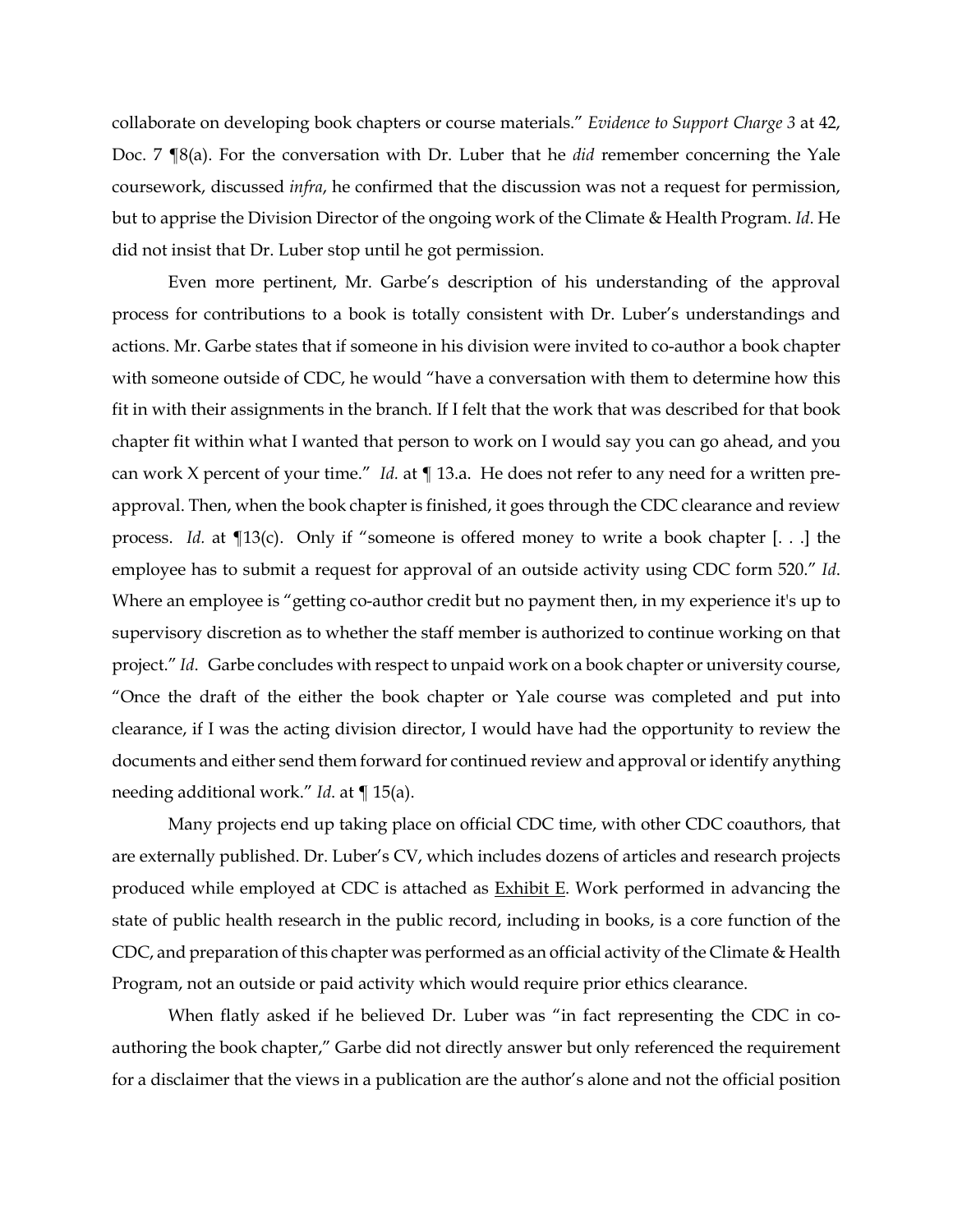of the CDC. *Id.* at ¶ 21. There is no violation of this requirement alleged in the specification, and so this testimony is irrelevant to the charge of failure to obtain prior approval. The materials included in the evidence file do not reveal what disclaimers were made in the chapter in question, and thus the issue cannot be resolved, even assuming it had any relevance to the charges.

In later evidence, the proposing official includes an affirmation by Ethics and Compliance Director Carolyne St. Louis, who affirms that employees can "represent CDC" where "the[ir] supervisor … approve[s] this to be an extension of official duties." *Evidence for Charge 5* at 5, Doc. 2 ¶ 2(a). This appears to support Mr. Garbe's and Dr. Luber's understandings of the process.

#### 3. Spring 2018 Session of Emory Class

The specification claims that Dr. Luber failed to obtain prior written approval to work as an instructor in a seminar on climate change and health at Emory University. In fact, the evidence file contains the ethics approval for Dr. Luber's Spring 2018 class of HLTH-350.[15](#page-12-0) Although the specification does not even make this claim, the only possible basis for this approval being invalid if one sentence under page 2's "Nature of Outside Activity," which was filled automatically from information entered in his prior year's approval, and states: "The course will be offered in the Fall Semester 2016." Exhibit A at 2 (emphasis added). That this was an innocent error is substantiated by other information entered by Dr. Luber in the same form, including the date range for the covered activity: the form requested the proper dates for his course, August 1, 2017 through July 31, 2018, *see id.* at 3, and the Fall 2016 course was listed under the "Record of Prior Compensation from Same Source" as a course previously taught. *Id*. at 5. Furthermore, the document was dated June 1, 2017, which would postdate the 2016 course which the proposing official believes Dr. Luber was requesting clearance for. *Id*. at 6. Paul Garbe, Dr. Luber's supervising official, recommended approval because the "outside activity complements official duties." *Id*. at 7. Ethics Program Manager Allerick Knight approved Dr. Luber's Fall 2017-Spring 2018 teaching activities on June 14, 2017, *id.* at 9, and John Tibbs approved them on June 15, 2017. *Id.* at 10. No mention was made at that time of the clerical error on page 2 by any of the three reviewing officials. It is unsurprising that this approval was granted without hesitation, as Dr.

<span id="page-12-0"></span><sup>&</sup>lt;sup>15</sup> It is particularly damning for this charge that the Table of Contents entries for specifications 11-15 of Charges 1 and 2 cite to the same "Appendix I" from Dr. Luber's November 2018 response to the proposed removal as "Ethics forms indicating approval for outside activity." *Evidence for Charges 1-2* at 3- 4, Docs. 11E, 12E, 13E, 14E, 15E.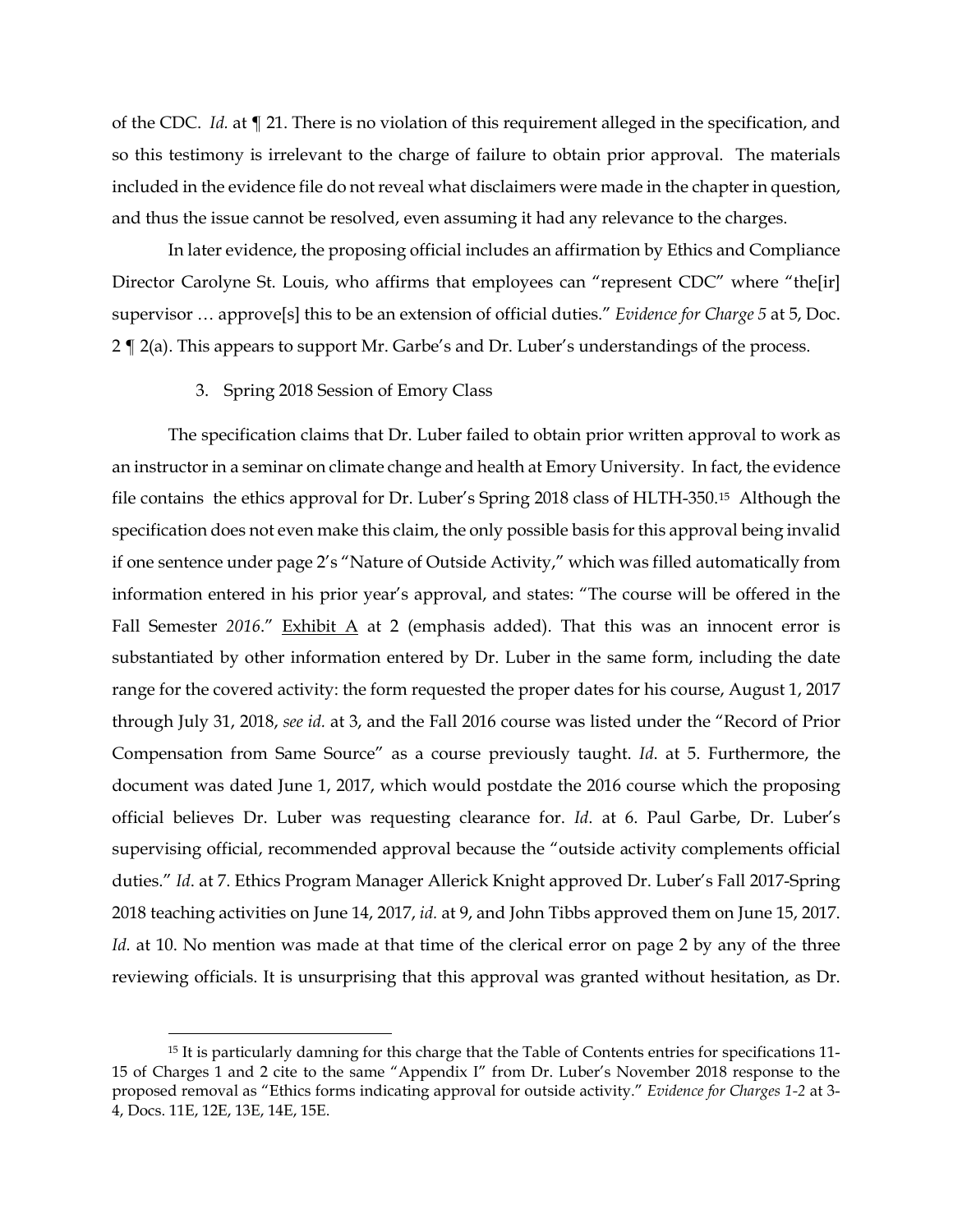Luber had submitted similar documentation to teach this same course, HLTH 350-R, since 2012, and had always been diligent about keeping his time. Finally, the proposing official has provided *five copies* of this document in the *Evidence for Charges 1-2*: the TOC entries for specifications 11-15 of Charges 1 and 2 cite to this document as "Ethics forms indicating approval for outside activity." *Evidence for Charges 1-2* at 3-4, Docs. 11E, 12E, 13E, 14E, 15E.

IV. Misuse of Position – Creating the Appearance of a Conflict of Interest regarding guest lectures

The supporting evidence for the fourth and fifth charge presented against Dr. Luber is lacking in substance and much of it would be inadmissible before any court or the MSPB<sup>[16](#page-13-0)</sup> due to the overwhelming quantity of irrelevant and prejudicial content, including unsubstantiated nebulous accusations of drug and alcohol abuse, "racist" and "sexist jokes," and other personal attacks that are unrelated to the charged conduct and more easily understandable as character assassination.[17](#page-13-1) These statements are untrue, have no indicia of evidentiary reliability and no relevance to the charges. They should be entirely disregarded.

Charge 4 is an extremely attenuated claim to being with – creating the appearance of a conflict of interest. It does not claim an actual conflict of interest or specify what that conflict of interest might be. It does not provide a rule or provision of the Code of Federal Regulations or CDC policy which Dr. Luber is alleged to have violated, so it is difficult to assess what conduct specifically is alleged to be improper or how. The specifications merely state that Dr. Luber "asked and encouraged" Drs. Conlon and Saha to be guest lecturers in courses in which Dr. Luber

<span id="page-13-0"></span><sup>&</sup>lt;sup>16</sup> While the MSPB does permit the introduction of hearsay evidence that would be excluded under the Federal Rules of Evidence, relevance remains a prior question to admissibility.

<span id="page-13-1"></span><sup>17</sup> See, e.g. Charge 4 Evidence File, Document 6, *Adena Wright Williams, "Sworn Statement" dated April 17, 2019*. This document, which, like the other witness statements included in the evidence file, is not actually "sworn." It is not a notarized affidavit or a sworn declaration under penalty of perjury pursuant to 28 U.S.C. § 1746 or any provision of state law, but merely a signed statement. It purports to summarize "to the best of my recollection" an interview conducted more than two months prior on Feb. 12, 2019 with Kathryn Conlon. It is used as a delivery vehicle for introduction of an unsigned and undated statement, presumably reflecting Ms. Williams' recollection of her interview with Ms. Conlon, but credited to the interviewee, labelled "Sworn Statement of Kathryn Conlon *(Unsigned Draft)*" (emphasis added). It does not contain a transcript of the discussion, complies with none of the formality requirements for affidavits or affirmations in GA Code § 24-9-902 or any other known requirements, and suggests improper practices for preservation of evidence or testimony. Presumably, if Ms. Conlon had been willing to attest to these statements, she would have done so, and the agency would not be using an unsigned statement based on Ms. Williams' "recollections." Similar concerns apply to *every statement* submitted by CDC in this matter, none of which are actually sworn or in compliance with evidentiary requirements.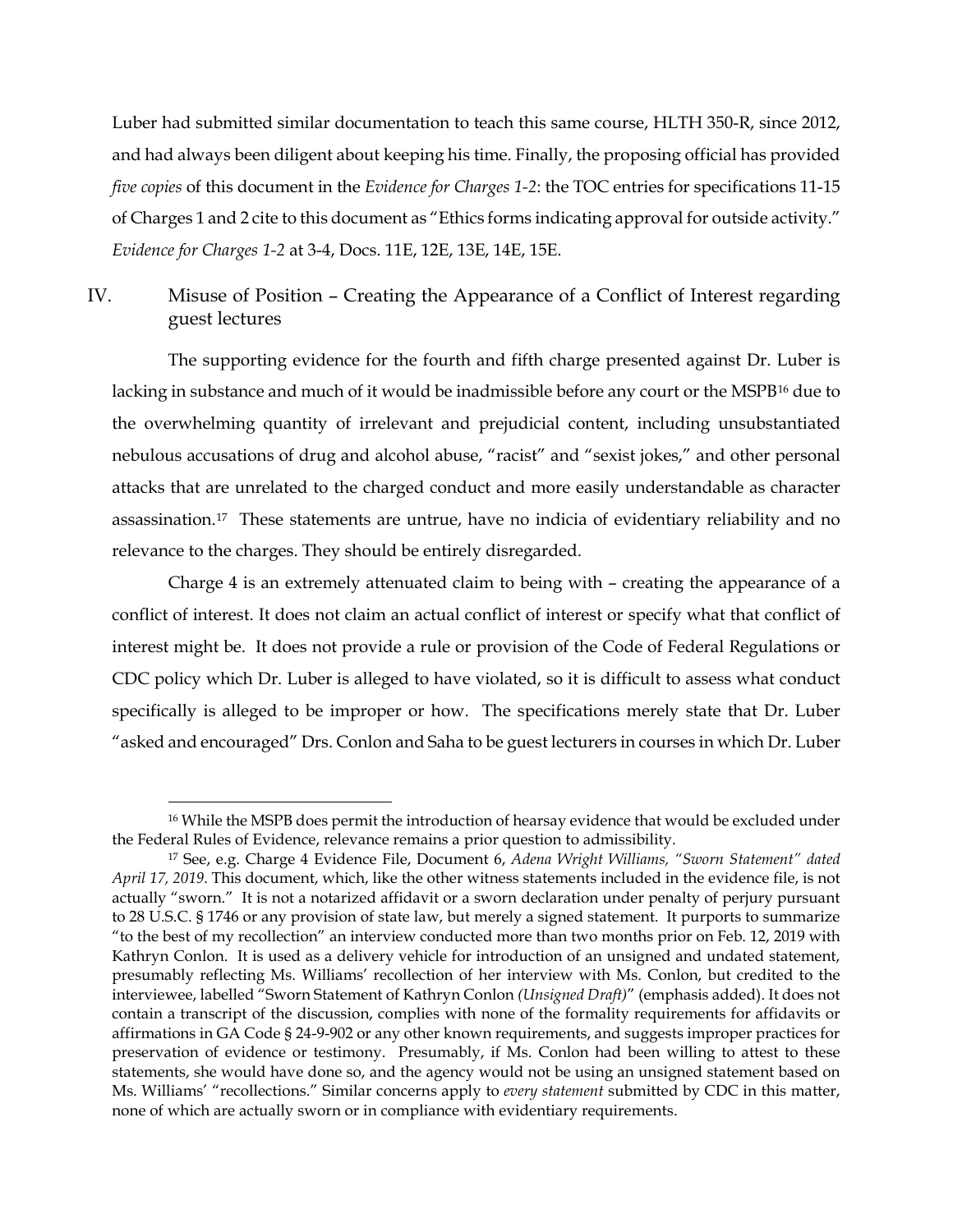was a paid instructor. The implication is that this created an "appearance" that Dr. Luber was misusing his position as their supervisors to pressure them into being guest lecturers in these classes. However, the "appearance" could just as well be that Dr. Luber was giving these employees professional opportunities that would benefit them, which far better reflects the actual facts. These specifications are based on inaccurate claims and information, and the implication that anything improper occurred is not supported.

> 1. Asking Dr. Conlon to be a guest lecturer in HLTH 350 in August 2014 and December 2014

The proposing official alleges that "[b]etween in or about August 2014 and in or about December 2014, you asked and encouraged Dr. Kathryn Conlon to be a guest lecturer at Emory University's Class HLTH 350." The reason for the broad date range is due to Dr. Conlon's own uncertainty as to when she taught, stated in an email sent responding to the request of John Tibbs and Mattie Gilliam for any requests from Dr. Luber to give lectures in his classes.[18](#page-14-0) Because Tibbs and Gilliam asked for "requests" from Dr. Luber, and not any further details, they did not learn that it was not Dr. Luber that did any asking. Dr. Luber allowed Dr. Conlon to teach one of his classes in March 2018 after she directly asked him if she could in fall of 2017. It is doubtful whether Dr. Conlon ever actually taught a class of Dr. Luber's in 2014 due to her own uncertainty as to when it was taught, and because the syllabus for the 2014 class, attached as  $Exhibit F$ , does not indicate the presence of any guest lecturers.[19](#page-14-1)

Furthermore, Dr. Conlon misremembered two other classes she may have taught in as Dr. Luber's classes, when they were in fact taught by other members of the Emory faculty. Dr. Conlon's emailed discussion of requests to teach classes by Dr. Luber alleges, though it is not included in the specifications, that Dr. Luber requested that she guest lecture for the Spring 2016 session of EH 586, a class which Dr. Luber was not teaching.[20](#page-14-2) It also refers to multiple lectures in EH 582, which is another class Dr. Luber did not teach in 2016 or 2017. Dr. Luber never asked her to teach this class, and Dr. Conlon did not inform Dr. Luber that she had taught in this class. If she had, Dr. Luber would have required her to complete a form HHS-520. While not relevant to

 <sup>18</sup> *Evidence for Charge 4* at 42, Doc. 5.

<span id="page-14-2"></span><span id="page-14-1"></span><span id="page-14-0"></span><sup>&</sup>lt;sup>19</sup> This specification and the other two in Charge 4 do not actually claim that Dr. Conlon or Dr. Saha actually *were* guest lecturers in these courses; only that Dr. Luber allegedly "asked and encouraged" them to be.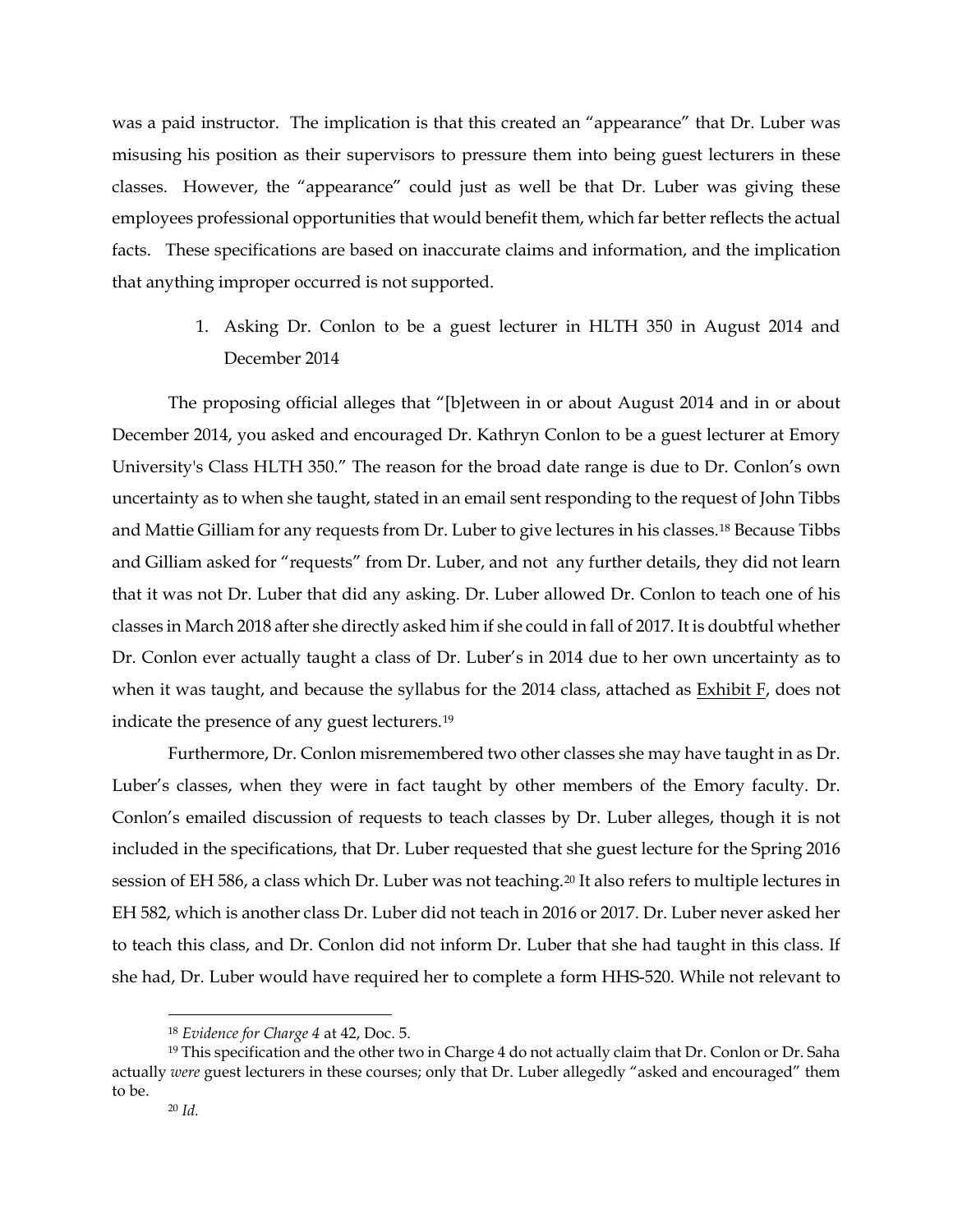rebutting the charge specifically, these erroneous reports call into question the veracity of Dr. Conlon's other statements about guest lecturing.

## 2. Asking Dr. Saha to guest lecture in HLTH 350R-1 in October 2017

Dr. Shubhayu Saha approached Dr. Luber in the fall of 2016 to ask about opportunities to gain better inroads to Emory and asked if he could lecture in one of Dr. Luber's classes. He asked again in the Spring of 2017, during which time Dr. Luber was not teaching. Dr. Luber promised to try and give him an opportunity in the Fall of 2017, which he did.

Allowing someone to teach a class is a tricky thing because one's ability to get further teaching jobs is contingent on the ratings your students give you, bad ratings mean you're not invited back, so Dr. Luber was hesitant. Additionally, Dr. Luber had to prepare by reading Dr. Saha's notes and presentation to familiarize himself with the material, since Dr. Luber might have not been up to date on the literature and did not want to appear unprepared while supervising the guest lecture or if a student had follow-up questions based on that literature in future classes. Guest lecturers inevitably amounted to more work for him than if he had taught the class himself. Dr. Luber considered himself a mentor to Dr. Saha, however, and was willing to make the extra effort in order to allow a junior scientist to grow and learn. At no point was Dr Saha coerced into teaching this class. Nor does his testimony reflect that he felt coerced or in any way taken advantage of.

> 3. Asking Dr. Conlon to guest lecture for EH 586 "Advanced Seminar in Climate Change and Health, Research and Policy" in March 2018

Dr. Conlon asked Dr. Luber in the fall of 2017 whether she could participate in the teaching of this class, which he agreed to. Dr. Luber has never approached an employee cold to ask them to guest lecture a class because of the possibility that a guest lecturer could severely disrupt the flow of the class and his ability to properly educate his students. The following spring on the date when Dr. Conlon would have taught the lecture which Dr. Luber had agreed to feature her in, she cancelled due to a scheduling conflict.

- V. Misuse of Official Time Yale and book chapter
	- 1. Yale University Course "Climate Adaptation"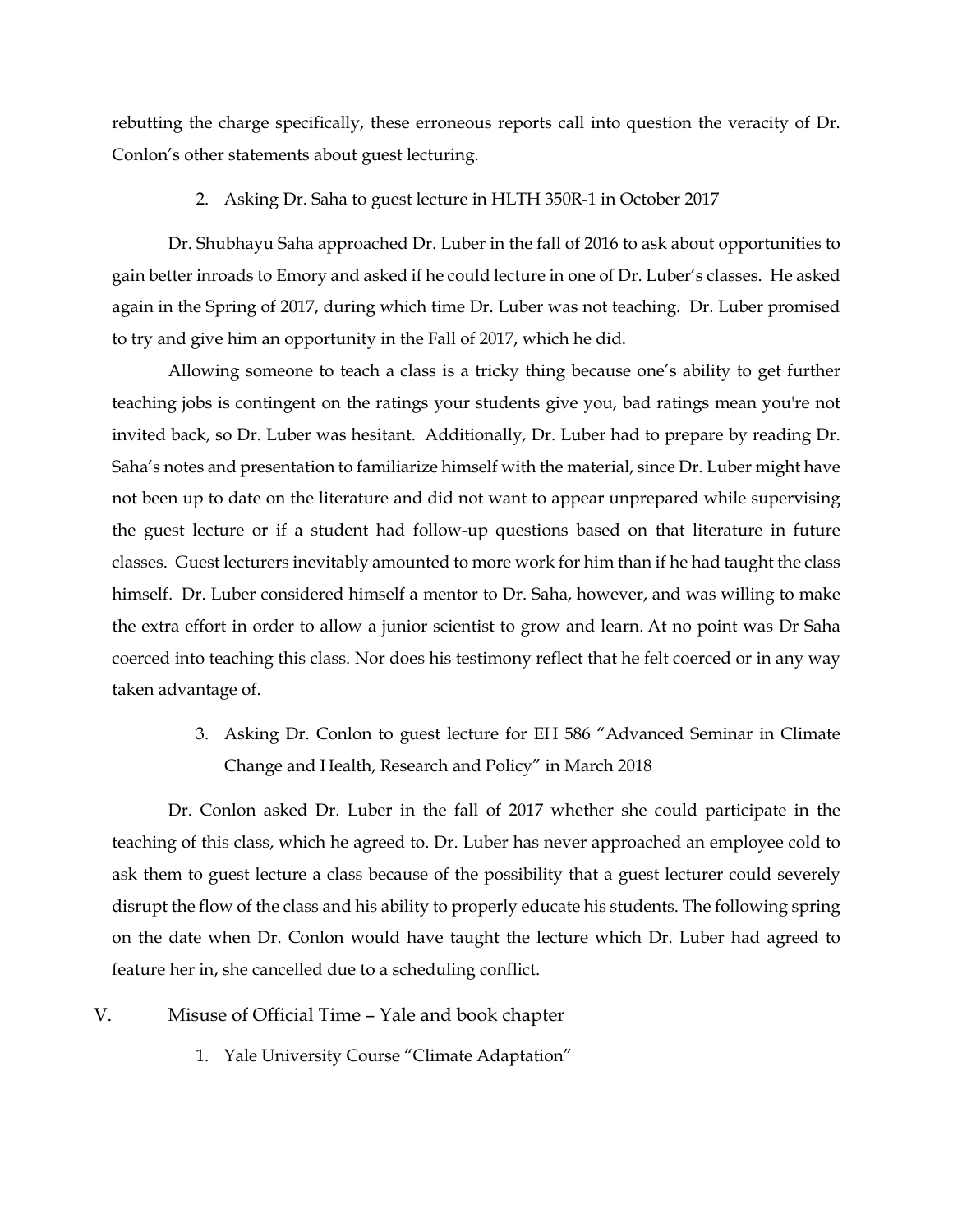This specification alleges that Dr. Kathryn Conlon's work on the Yale Climate Adaptation course was improper because it was an outside activity, and not an official CDC activity. Dr. Luber is alleged to have violated 5 C.F.R. § 2635.705(b), which prohibits encouraging or directing a subordinate to use official time to perform activities that are not official duties. This specification is not supported by the evidence, because Dr. Conlon's work on the Yale course was part of her official duties, and in any event for the most part it was not directed by Dr. Luber. Dr. Luber's then-supervisor Paul Garbe confirms that "[i]t is not unusual for CDC staff to collaborate on developing book chapters or course materials" as a part of their official duties.<sup>[21](#page-16-0)</sup> Mr. Garbe adds that he was told by Dr. Luber that the Climate & Health Program was working on the Yale coursework and did not object.<sup>[22](#page-16-1)</sup> Garbe "thought it's probably a good collaboration to develop. My thought at the time was I'll wait to hear more. I didn't say yes, you should do it or no, I don't think you should do it. I said thank you for telling me."[23](#page-16-2) This point bears repeating because it is the only first-hand account of the management relationship between the Climate & Health Program and the Division of Environmental Hazards and Health Effects. It confirms that the Division did not require the Climate & Health Program to get prior approval before working on a project, and that Garbe did not find it unusual that he was being kept abreast of a project's development that he did not personally approve before they commenced preliminary work on it. Garbe also did not think to ask Luber to formally request approval for the work.<sup>[24](#page-16-3)</sup> The approval would have come once the draft for the coursework was completed, when the substance of the course would have been reviewed.[25](#page-16-4) Furthermore, outside activity documentation is not dispositive of whether the activity performed by Dr. Conlon was a proper use of official time.

The only point in Mr. Garbe's statement where he questions the propriety of Luber's actions regards the inclusion of Luber and Conlon as "faculty" on the Yale course page in January 2018.[26](#page-16-5) It is true that a faculty assignment *would* require outside activity approval, but Dr. Luber

 <sup>21</sup> *Evidence for Charge 5* at 14, Doc. 4-5 ¶ 8(a).

<sup>22</sup> *Id.*

<sup>23</sup> *Id*. 24 *Id.* at ¶ 19.

<span id="page-16-5"></span><span id="page-16-4"></span><span id="page-16-3"></span><span id="page-16-2"></span><span id="page-16-1"></span><span id="page-16-0"></span><sup>&</sup>lt;sup>25</sup> Id. at  $\P$  15. "I would expect him to tell me how much time he's expecting to spend working on this and how the program will use the publication. Once the draft of the either the book chapter or Yale course was completed and put into clearance, if I was the acting division director, I would have had the opportunity to review the documents and either send them forward for continued review and approval or identify anything needing additional work."

<sup>26</sup> Id. at ¶ 16.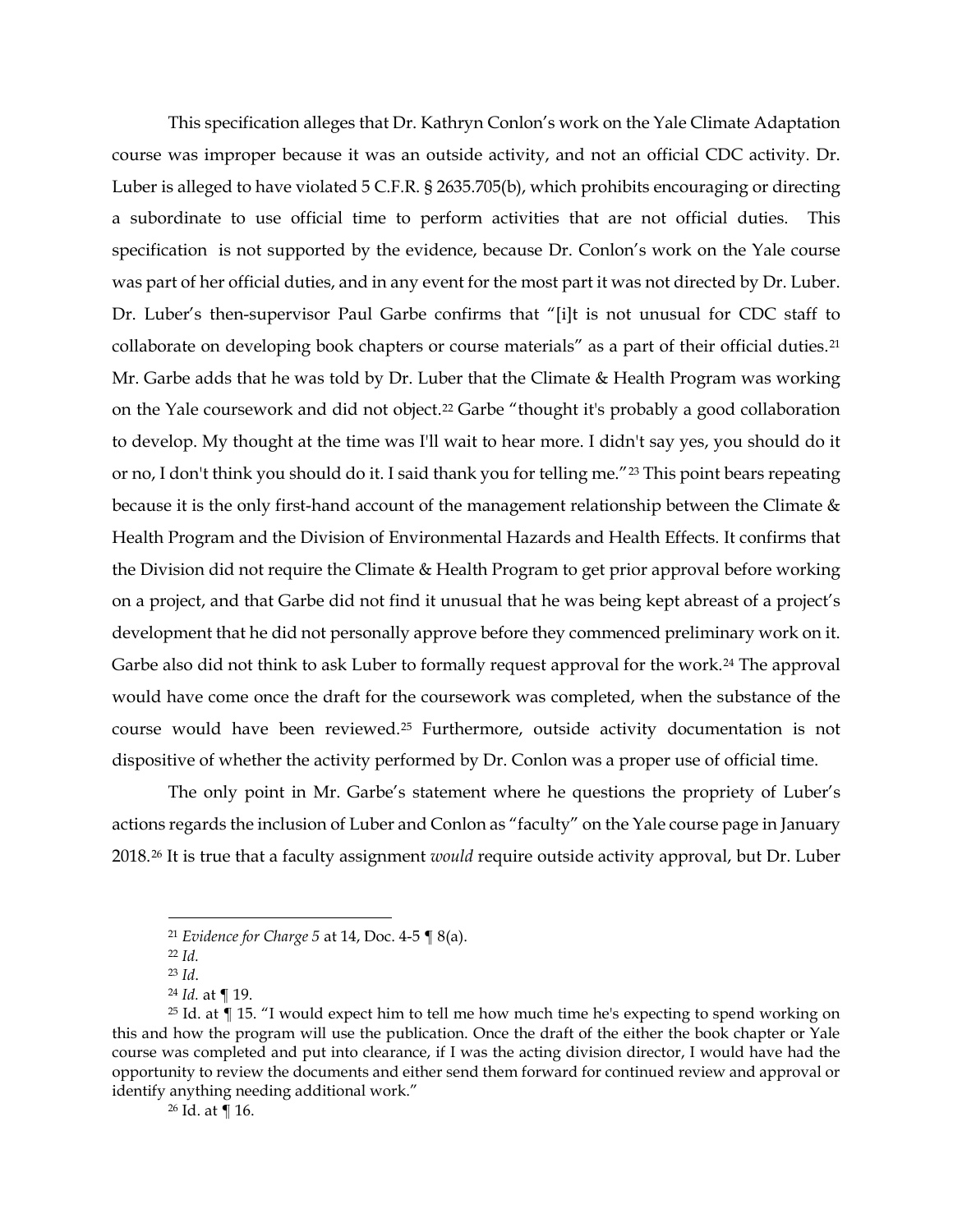was unaware that Yale considered himself or Dr. Conlon to be "faculty" for the course until he was made aware of that statement in Mr. Garbe's affirmation by the undersigned counsel. Dr. Luber never asked, nor agreed to be faculty for the course. In fact, he had very little to do with its development, and had nothing to do with it after September 9, 2017, when he suffered a heart attack and responsibility was assumed by Dr. Conlon. Emails between Dr. Conlon and Ken Archer are attached as Exhibit G.

Moreover, Dr. Luber did not direct or encourage Dr. Conlon to perform these duties, but rather she took them on when Dr. Luber suffered a health emergency. On September 11, 2017, Dr. Conlon informed Yale in response to an inquiry that "George will be out for the next two weeks because of a personal emergency. I will work with Lisa and our acting branch chief, Ken Archer (cc'ed), to address the logistical aspects of our collaboration." Exhibit G at 5-6. That correspondence included acknowledgment that CDC internal approvals would be sought for certain aspects of the work as needed. *Id*. at 7. It also confirmed that the work was being conducted as an official collaboration between Yale and CDC. *Id.* at 3 ("partnership with CDC"); 4 ("everyone here is very excited by the prospect of collaborating with the CDC"). It demonstrates that in Dr. Luber's absence, Conlon was reaching out to "our leadership here to figure out our next steps," further evidence that she had assumed responsibility for the project. *Id.* at 4. She also told Yale on October 4, 2017 that "[w]e are going through the procedures here to get the approval, which includes reaching out to our Ethics department." *Id.* at 1-2. Far from the suggestions made by Ms. St. Louis that this was an unsanctioned and self-serving frolic on Dr. Luber's part, the evidence strongly supports the conclusion that Luber's only involvement was to approve Dr. Conlon's use of staff time to develop the programmatic possibility of official collaboration, and she then appears to have followed all of the required steps to consult with the ethics office.<sup>[27](#page-17-0)</sup> Unless Dr. Conlon was lying to the Yale team, it appears that the NCEH ethics program had notice of the Yale coursework development five months before Dr. Luber was removed on March 22, 2018, and no red flags were raised. It was only after Dr. Luber began causing problems for the merging of the Asthma and Community Health Branch as its Acting Chief that every project he

<span id="page-17-0"></span><sup>&</sup>lt;sup>27</sup> See **Exhibit G** at 9-10 (email from Conlon to Ken Archer) ("Attached is a brief description of the Yale virtual course that we discussed. You mentioned you'd share this with Peter so that I could submit a request for review to the Ethics department. Please let me know when I can proceed.")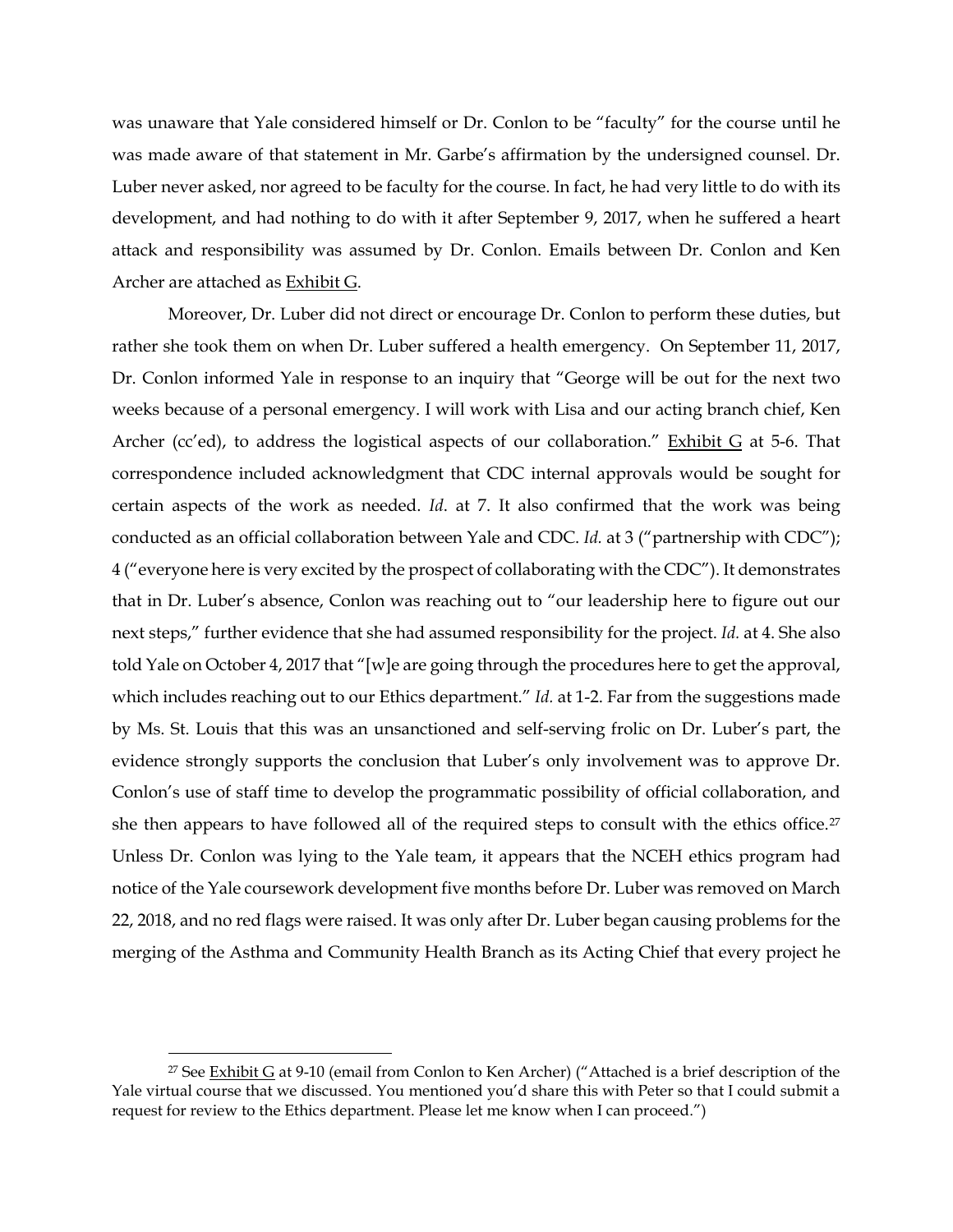had previously touched became ethical calamities, which further suggests the improper nature of this proposed disciplinary action.

> 2. 2016-17 work on book chapter in FOUNDATIONS OF GLOBAL HEALTH by Stasia Widerynski

Dr. Luber's assignment of Dr. Widerynski to work on the 2018 book was a normal assignment of staff time to proper Climate & Health Program work. As this argument has been laid out in full in response to Charge 3, Specification 2, that section is reincorporated and restated as though fully set forth herein. The deciding official should refer to that reasoning for the claim that the activity was official CDC work. The evidence actually shows that there was no work outside of official duties directed or encouraged by Dr. Luber.

The additional information in the evidence file for Charge 5, Specification 2, particularly an email exchange between Josephine Malilay to Mattie Gilliam dated June 24, 2019, is self-serving and lacking in persuasive value.<sup>[28](#page-18-0)</sup> First, Josephine Malilay is the Chief of the Climate and Community Health Branch, a position which she attained as a direct result of Dr. Luber's firing and, reportedly, without having competed for the position through normal hiring practices. Reportedly, Dr. Malilay has also ordered Asthma and Community Health Branch staff in a general meeting to not speak Luber's name even in passing because he was "toxic" and told them that he was "gone for good." It is highly inappropriate to discuss personnel matters on such a broad basis and before a final personnel action has been taken or even proposed. Her statements that he was gone for good also suggest that this Proposal was a foregone conclusion.

Besides Dr. Malilay's professional incentive to support Dr. Luber's removal, the phrasing of the questions posed by Ms. Gilliam to Dr. Malilay beget only one answer. No specific book, coursework, journal article, or other project is "required by" a Title 42 fellow's appointment, which is why those appointments contain open-ended language to allow a fellow to meet the evolving needs of a program. Stasia Widerynski's appointment description states that she shall work on "other science related projects" as well as "training with communications activities," both of which could cover the work in question.[29](#page-18-1) As Mr. Garbe stated and was discussed *supra*,

<span id="page-18-1"></span><span id="page-18-0"></span> <sup>28</sup> *Evidence for Charge 5* at 35, Doc. 11. Gilliam appears to have asked Malilay and Pamela Collins to answer certain questions about the duties of certain Title 42 fellows, which were then answered in-line by Malilay. The color of the text in the pdf is slightly lighter in the in-line responses.

<sup>29</sup> *Evidence for Charge 5* at 31-34, Doc. 10.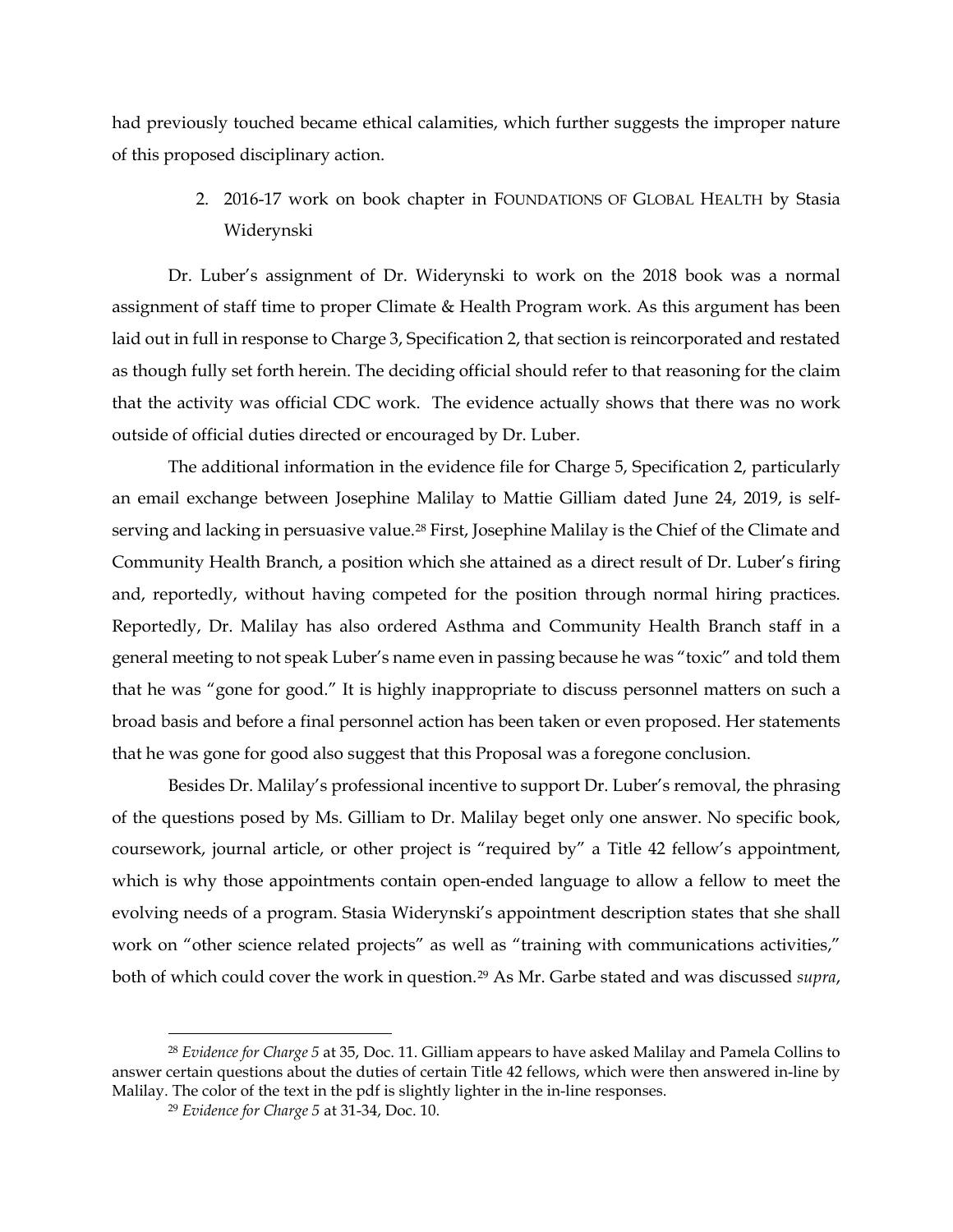"[i]t is not unusual for CDC staff to collaborate on developing book chapters or course materials."[30](#page-19-0) While Ms. St. Louis declares that she "d[id]n't see where permission was granted to co-author in his official capacity," and makes a hearsay statement that she "asked John Decker and they didn't find any official duty request,"[31](#page-19-1) her description of the necessary approval and management practices is at odds with Mr. Garbe's description of it.[32](#page-19-2) In Mr. Garbe's words, the approval process was "a conversation with them to determine how this fit in with their assignments in the branch. If I felt that the work that was described for that book chapter fit with what I wanted that person to work on I would say you can go ahead, and you can work on that X percent of your time."[33](#page-19-3) As a former Branch Chief before he became Division Director, Mr. Garbe was familiar with the process from both the divisional and branch perspectives, and makes no mention of divisional or center- level approval, official duty requests, or other similar authorizations. While it is possible that those are now considered standard practice by the ethics office, at the time Dr. Luber informed Garbe of his work it was apparently not.

# **Douglas Factors**

In *Douglas v. Veterans Administration*, the MSPB set forth twelve factors to be considered in determining the appropriate penalty for the subject employee. *See* 5 M.S.P.B. 313, 331-32 (1981); *see also Zingg v. Dep't of Treasury*, 388 F.3d 839, 844 (Fed. Cir. 2004) (explaining that *Douglas* "requires" the employing agency to consider the twelve factors but "does not mandate that any particular factor be given special treatment[] or that all factors be considered in every case without regard to their relevancy"). Generally, the choice of penalty is granted deference "unless the penalty exceeds the range of permissible punishment specified by statute or regulation, or unless the penalty is so harsh and unconscionably disproportionate to the offense that it amounts to an abuse of discretion." *Tartaglia v. Dep't of Veterans Affairs*, 858 F.3d 1405, 1408 (Fed. Cir. 2017) (quoting *Zingg*, 388 F.3d at 843 (internal quotation marks and citation omitted)). As a structural issue, it is significant that none of the five *Douglas* factor checklists are signed by the proposing official, nor their entries initialed, despite including a certification that "I hereby certify that I have

 <sup>30</sup> *Evidence to Support Charge 3* at 42, Doc. 7 ¶8(a).

<sup>31</sup> *Evidence for Charge 5* at 6, ¶ 4(b-c).

<span id="page-19-3"></span><span id="page-19-2"></span><span id="page-19-1"></span><span id="page-19-0"></span><sup>32</sup> *See generally* id., at 15, Doc. 4-5 ¶¶ 14-20; ¶ 13(c) ("If they're getting co-author credit but no payment then, in my experience **it's up to supervisory discretion as to whether the staff member is authorized to continue working on that project**.") (emphasis added).

<sup>33</sup> *Id.* at ¶ 13(a).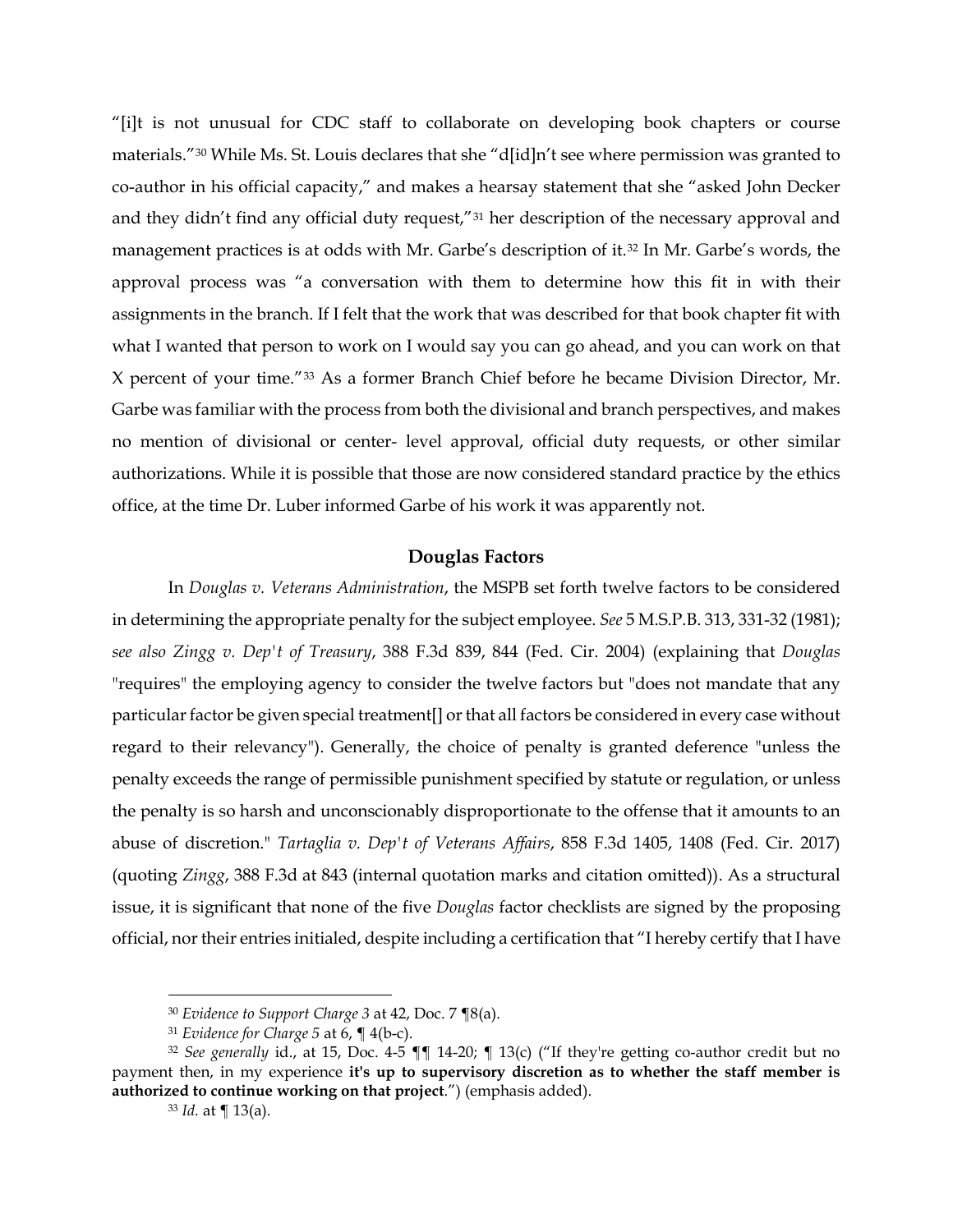considered the twelve (12) Douglas factors as indicated above (with my initial next to each factor) in making my penalty determination." It would be unjust to punish Dr. Luber for paperwork errors based on a Proposal riddled with the same variety of errors.

# 1. Douglas Factor 1 - Seriousness of Offense

Charge 1, as discussed *supra*, is unsupported due to the approval sought and received for the outside activity Dr. Luber was participating in while away from CDC campus. It was not a serious offense because it was not an offense at all. At most, the offense could be supported because the paperwork to get approval for the course was somehow deficient, which, if true, would be a minor, inadvertent paperwork offense. Based on the HHS-520 submitted by Dr. Luber attached as Exhibit A and discussed above, it is clear that Dr. Luber at least *sought* approval for this course and believed he had received it, as that form was approved by his chain of command for a period ending in summer 2018.

It should be noted that in combination, all 15 AWOL and timesheet charges amount to just 28 hours of leave time allegedly unaccounted for in a period in which he accumulated 792 hours of leave and consistently maintained a substantial unused leave balance. The most seriously this charge can be taken is that Dr. Luber negligently failed to account for less than 5 percent of his total accumulated annual leave in the period covered by the 15 specifications of charges 1 and 2. To suggest some deeper nefarious scheme to defraud his agency of such a minor amount of leave is in error.

For charge 3, concerning his writing activities and Spring 2018 class at Emory, again the most that can be claimed is negligence, rather than any serious offense. Dr. Luber did seek ethics approval for the book published in 2015, as the evidence file shows. He did not realize the necessity of renewing his 2012 ethics approval, assuming that is what the charge is based on., He earnestly believed that the chapter published in 2018 was official conduct in support of the Climate & Health Program's mission and he complied with the procedures he understood to be necessary, which understanding was concurred in by his former supervisor, Mr. Garbe. He also earnestly believed that he had obtained ethics approval for his 2018 class, and the record shows he did seek such approval.

For charge 4, Dr. Luber did not "request" that his subordinates teach his classes, he granted them permission after those subordinates requested to teach guest lectures. The Douglas factor discussion improperly adds a claim that is not in the charge or specifications, that Dr. Luber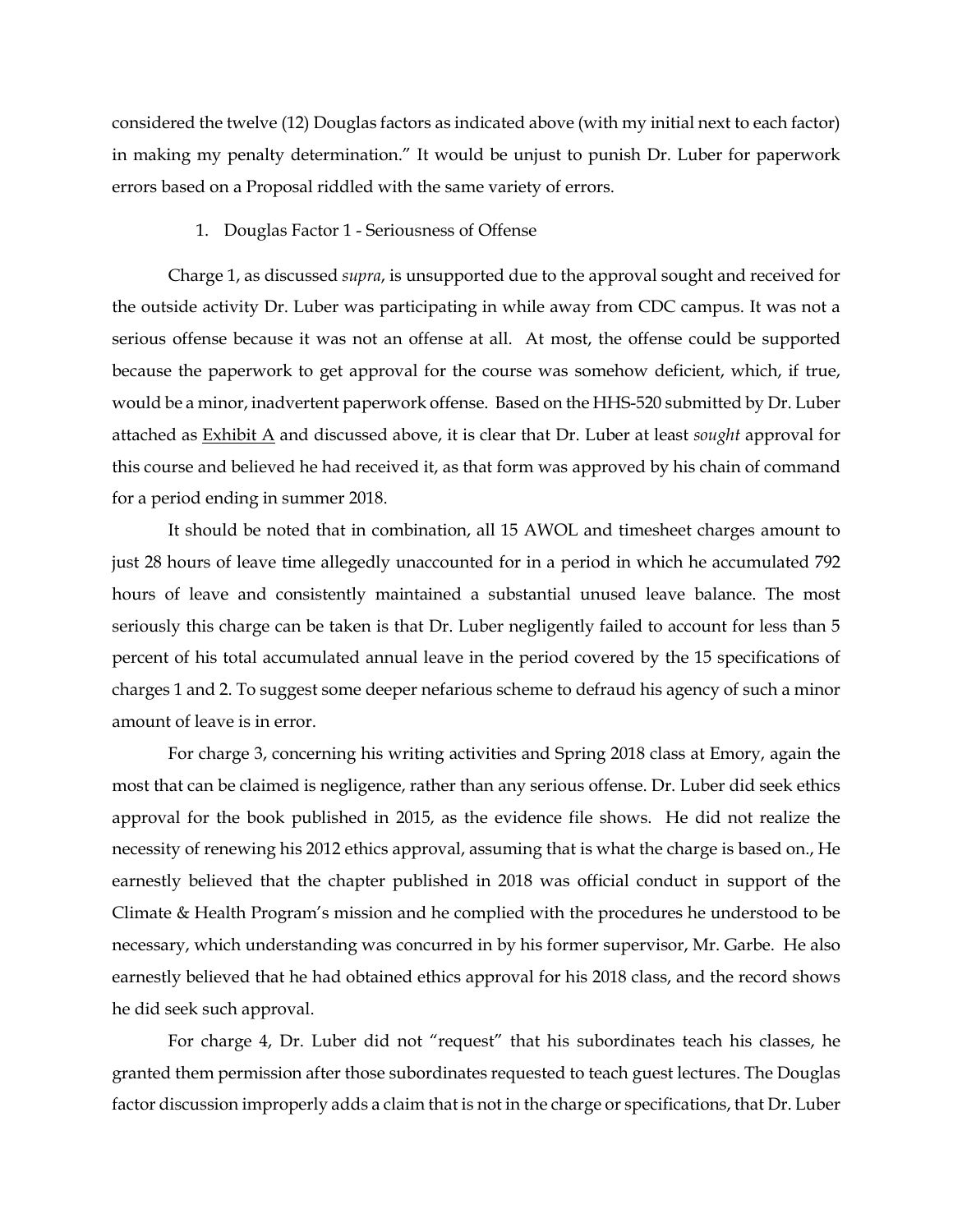"abused his position"… "to provide him with a benefit," while the charge only claims that he created the appearance of a conflict of interest. Even assuming this were a proper consideration given the charges and specifications, the supposed benefit which he would have received, at most 6 fewer hours of lecture time which he still had to supervise and account for, is *de minimis*.

For charge 5, the work which his subordinates performed was reasonably believed by Dr. Luber to have been work in furtherance of his programmatic mission and which he had noticed his Division Director about. As such, it is, again, at most an inadvertent offense, if it is an offense at all.

# 2. Douglas Factor 2 - Job Level and Type of Employment

This discussion is not disputed except to note that the proposing official confirms that "[h]e was wholly responsible for contract decisions, cooperative agreement and grants, hiring, approving travel and training opportunities" and acted "without a great deal of oversight."<sup>[34](#page-21-0)</sup> This adds to the accumulation of evidence that as Chief of the Climate & Health Program, Dr. Luber should not have been expected to obtain prior clearance for every programmatic decision, including the 2018 book chapter or Yale coursework, the same way that a line employee would have. All of the analysis of the preclearance requirements performed by the proposing official and supporting evidence does not distinguish between an employee's decision to pursue a work project without approval and a Program Chief's decision to allocate his resources in furtherance of a higher strategy in support of the mission of the agency.

#### 3. Douglas Factor 3 - Prior Misconduct

The spotless prior disciplinary record should be granted particular weight in this case, especially given Dr. Luber's 17-year distinguished career at CDC (since July 2002) without so much as a reprimand. His career showed steady advancement from its beginning at the GS-12 level to his current GS-15 position. His performance evaluations always ranged from fully successful to exceptional, never below 4.2 on a 5-point scale, and have indicated strength in leadership abilities, proper conduct, and attention to administrative responsibilities. $35$  Another

 <sup>34</sup> Proposal to Suspend at 7.

<span id="page-21-1"></span><span id="page-21-0"></span><sup>35</sup> Evidence for Charge 1 at 682. *See also,* Removal Proposal, Douglas Factor Evaluation Checklist, Factor 4, stating that Dr. Luber has been rated as "Achieved More than Expected Results" to "Achieved Outstanding Results´from 2009 to the present.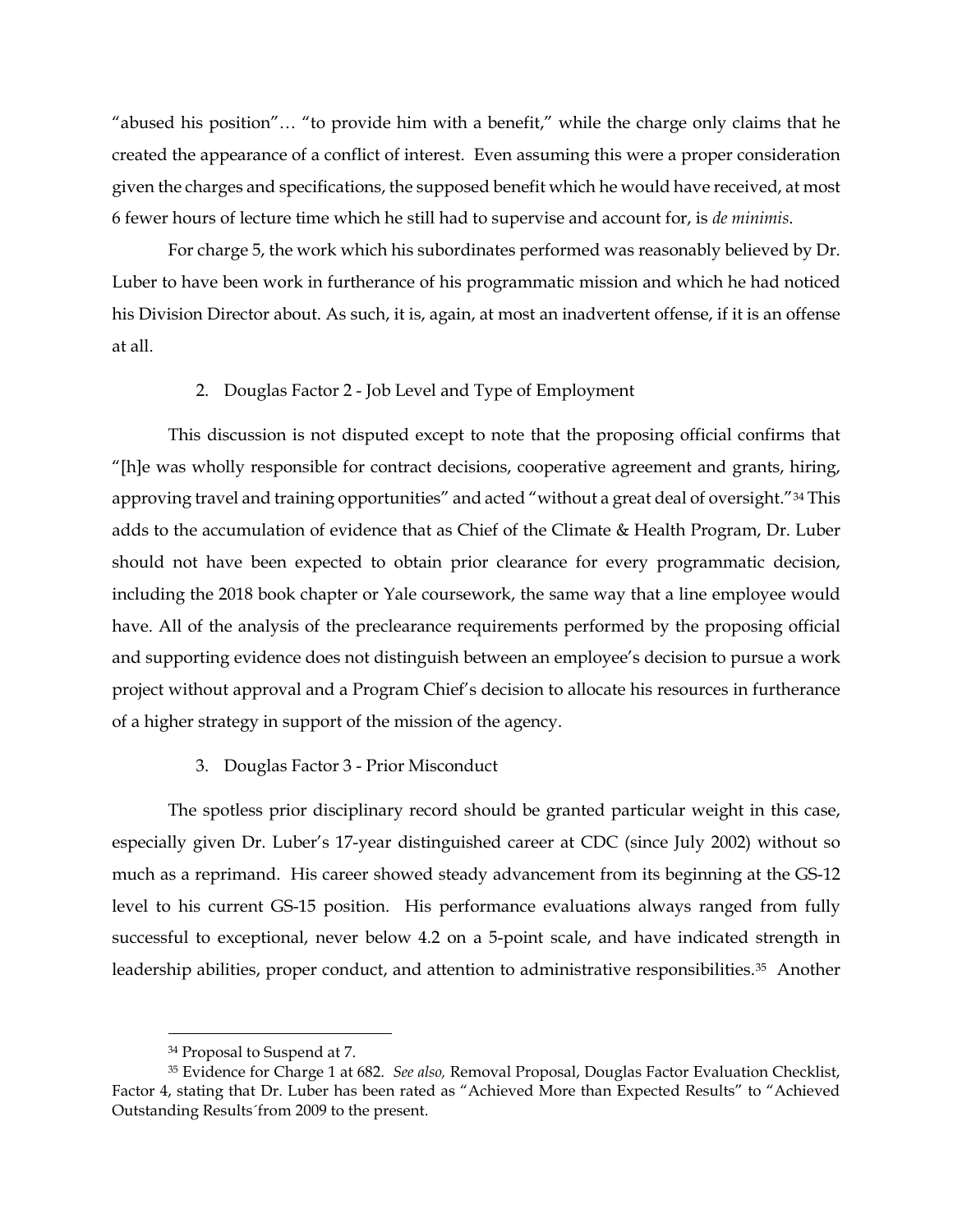consideration is that if there were any prior concerns about Dr. Luber's conduct, they were not communicated to Dr. Luber.

4. Douglas Factor 4 - Employee's Past Work Record

Dr. Luber has a stainless work record before these charges, and the agency itself cites his consistently positive performance appraisals. The accusations raised in the Douglas Factor evaluation that he does not get along well many employees, including women and subordinates, and engaged in abusive conduct, are not part of the charges or specifications, are inconsistent with the positive evaluations he received, including with regard to leadership and conduct, and are unsupported and prejudicial accusations, as discussed above. The lack of an evidentiary basis for those charges should lead the deciding official to discount them in consideration of this factor, particularly in light of Dr. Luber's noted success as a manager in prior performance evaluations in resolving conflicts with problematic employees.[36](#page-22-0) Because the agency has introduced evidence which attacks Dr. Luber's good character, letters of support from his former coworkers and colleagues Lisa Wright and Zachary Myles have been included as  $Exhibits H$  and  $L$ , respectively, and Dr. Luber's character is also supported in evidence provided from Ken Archer, Exhibit B, and Jay Lemery, Exhibit D.

# 5. Douglas Factor 5 - Erosion of Supervisory Confidence

As discussed *infra*, the loss of supervisory confidence in Dr. Luber is a self-fulfilling prophesy, as the basis for the relevant charges was a retaliatory investigation triggered by Dr. Luber's refusal to comply with what he felt to be unlawful orders to blend the appropriations streams of the Climate program and the Asthma Branch in his brief tenure as acting Branch Chief. It is evident that until that resistance was raised, Dr. Luber had the highest of supervisory confidence, as he was made Acting Chief over the objection of Senior Adviser Paul Garbe.[37](#page-22-1) Moreover, the claimed erosion of supervisory confidence relies entirely on the alleged time and

 <sup>36</sup> See Exhibit J.

<span id="page-22-1"></span><span id="page-22-0"></span><sup>37</sup> *See* Evidence for Charge 5 at 16 ¶ 20(d) ("The question of who could be ACHB branch chief came up in discussions I had with the new Division leadership. In my new role as Senior Advisor, I advised the acting Division Director to not make George ACHB chief, as I did not think he was willing to do the supervision and management work a branch chief is expected to do. I had no further conversations. Then two or three days later George was announced as the acting branch chief.")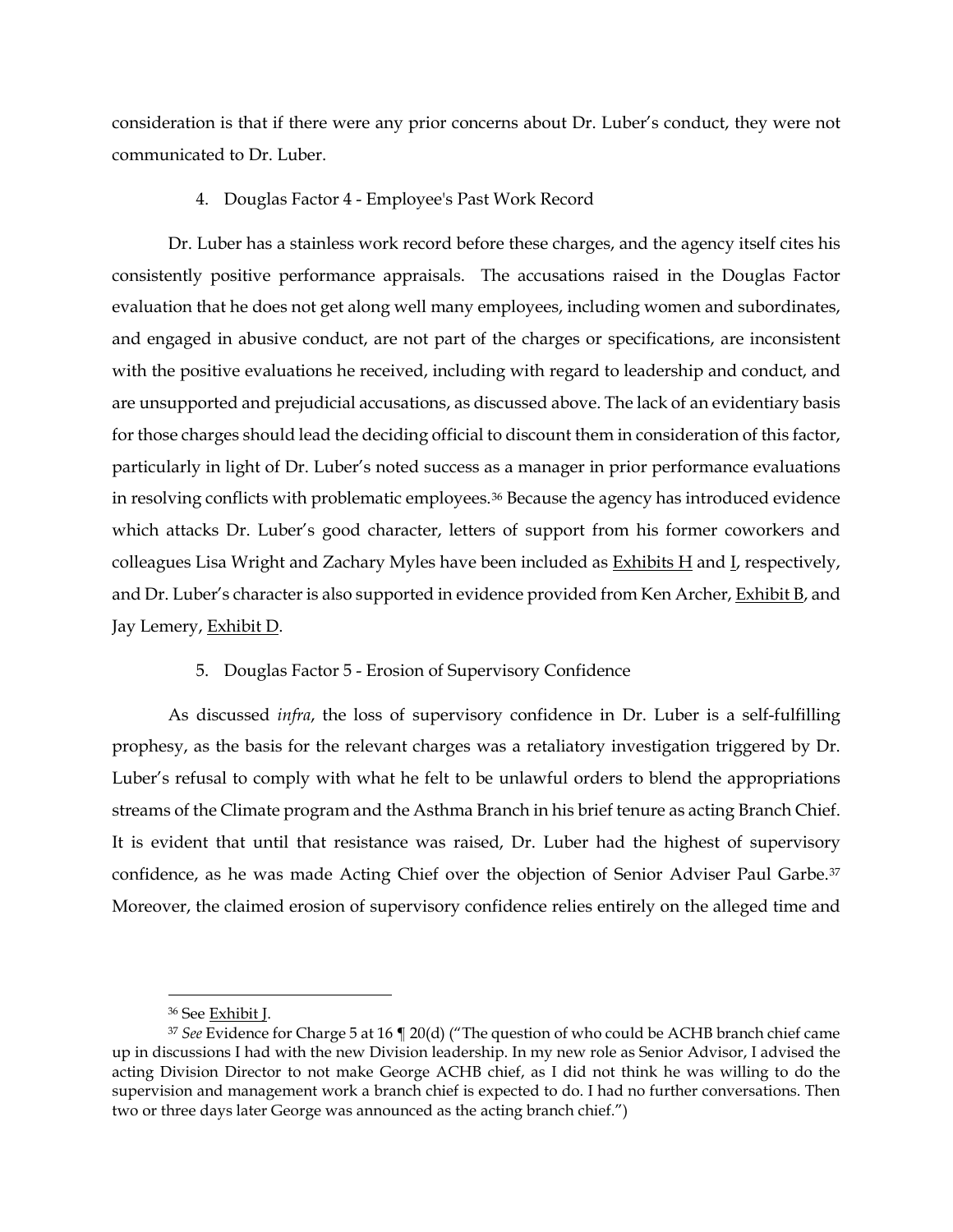attendance violations, which, as explained above, are at most minor and inadvertent errors in timekeeping.

# 6. Douglas Factor 6 - Consistency of Penalty

The proposing official only discusses this factor in relation to charge 1 and demurs for the others on the grounds that this particular combination of charges is a matter of first impression. It is significant that the same proposing official sought dismissal under substantially similar charges with less evidence in October 2018, and it is in no way clear how 120 days was arrived at as an appropriate alternative. Regarding the AWOL charges specifically, Dr. Luber has demonstrated that other employees in his Program were not disciplined for AWOL issues, even after multiple warnings and reprimand.[38](#page-23-0) Even the Douglas factor analysis itself admits that prior discipline for AWOL charges has involved suspensions of only 1-5 days, and that the employee was formally counseled prior to a suspension proposal (which Dr. Luber was not). Thus, the penalty here is admittedly inconsistent with that imposed for other employees.

# 7. Douglas Factor 7 - Consistency of Penalty with Table of Penalties

The Douglas factor analysis admits that the penalty exceeds the range of the agency's table of penalties for the AWOL charge, which provides a penalty of a suspension of 1 to 14 days. The proposed penalty claims to be based on consideration of all five charges together, but their quantification to equal a suspension of 120 days remains unclear.. Due to the lack of evidence of Dr. Luber's consciousness of guilt or awareness that he was committing any wrongs, a far lesser penalty, if any, should be imposed. The proposing official supplies no precedent for a 120 day suspension for any combination of charges.

# 8. Douglas Factor 8 – Notoriety

The Douglas factor analysis mentions a Washington Post article about Dr. Luber's situation, which it claims was due to "his own contacts with the press." It does not claim that this "measure of notoriety" harmed the agency or supports the penalty. To the extent that this press story has any relevance at all, Dr. Luber and counsel did not initiate contact with Karen Tumulty, author of the WASHINGTON POST article cited by the proposing official. Using any notoriety that

<span id="page-23-0"></span><sup>&</sup>lt;sup>38</sup> See discussion of November 20 email to deciding official from Dr. Luber regarding Jane Horton in Section II.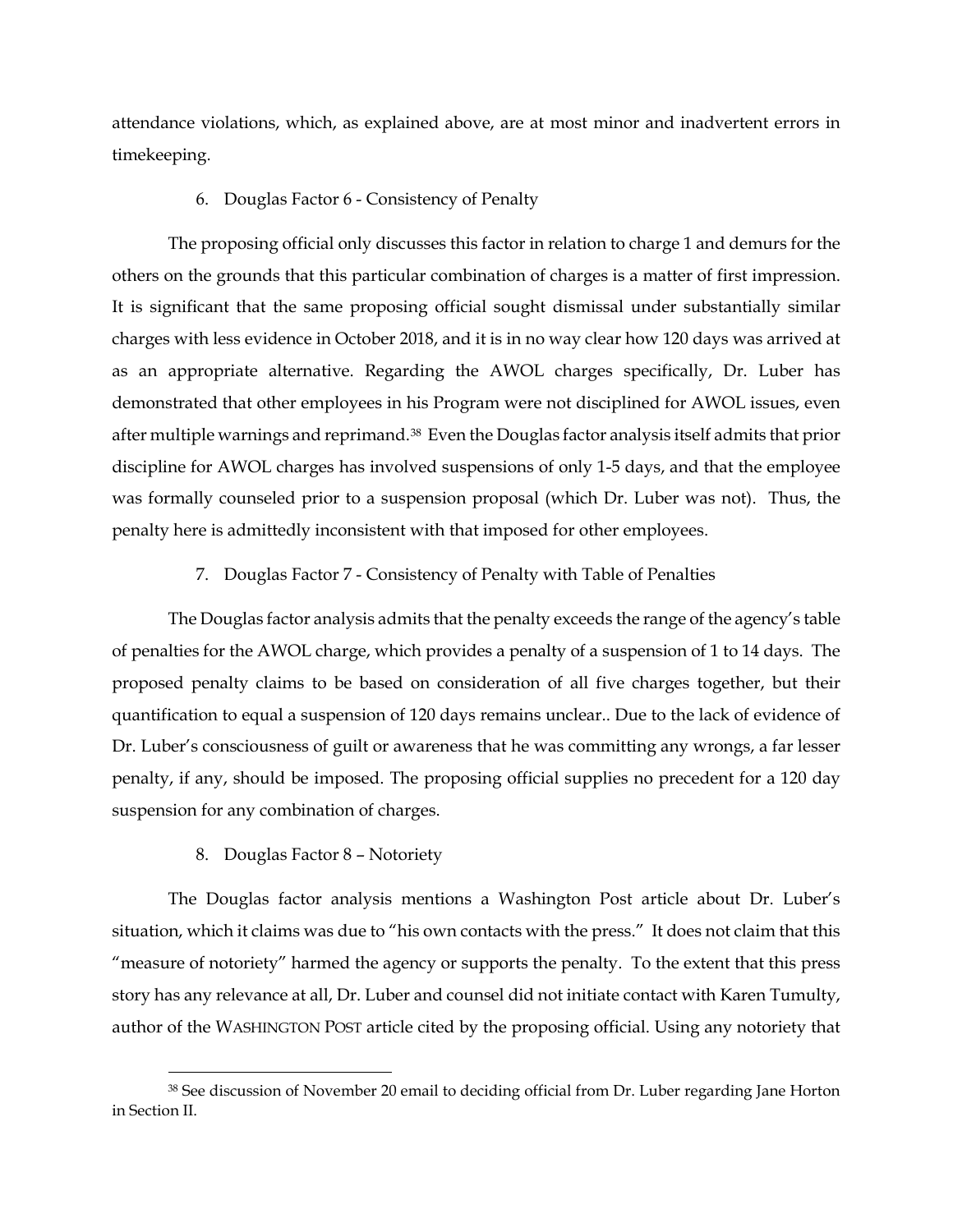could stem from her article to support the penalty would amount to a punishment enhancement based on Dr. Luber's delivery of his acceptance speech at the First Amendment Awards which the story quotes from. Dr. Luber previously sought and obtained guidance from the CDC about the contents of his speech, which he was told he was permitted to give.

#### 9. Douglas Factor 9 - Notice of Warning about Conduct

Assuming the factual basis for entire proposed suspension is valid, Dr. Luber engaged in minor misconduct spanning six years which the agency failed to offer warning or guidance about in any formal or informal capacity. Dr. Luber believed at all times that he was acting in compliance with all applicable laws, rules, and regulations. The discussion of this factor in the Douglas factor evaluation refers only to the alleged time and attendance violations, i.e. charges 1 and 2, and does not claim any notice at all regarding the other charges. With regard to charges 1 and 2, it only claims that as a senior federal employee of longstanding, Dr. Luber "should have known" that he was required to comply with rules, policies, etc. The proposed suspension's evidence file for Charge 3 demonstrates that in six years of ethics trainings, approval for outside activities, the core of these charges, was only discussed once, in 2014, and then only in passing.

### 10. Douglas Factor 10 - Potential for Rehabilitation

The discussion of this factor admits Dr. Luber's "scientific expertise that is of great value to the CDC" and his 17 years of "otherwise good service." The only thing said to undermine his potential for rehabilitation is, again, his alleged time and attendance violations, which as noted above, were at worst inadvertent errors involving a very small proportion of his time, and which were allowed to continue over a four-year period without any expressions of concern or warnings. Any claim that Dr. Luber has a low potential "to conform his behavior to agency standards" is absurd.

Dr. Luber's potential for rehabilitation can be inferred from his ongoing desire to work for an office and a program that has demonstrated nothing but a sincere desire to remove him by any means necessary, even after the launching of a retaliatory investigation, *see* Evidence discussion *infra*. Additionally, the proposal to suspend does not propose to change Dr. Luber's job duties, title, or supervisory status, which confuses the suggestion by the proposing official that "If removed from a supervisory position and placed under the strict scrutiny of senior managers, Dr. Luber may have the potential to conform his behavior to Agency standards."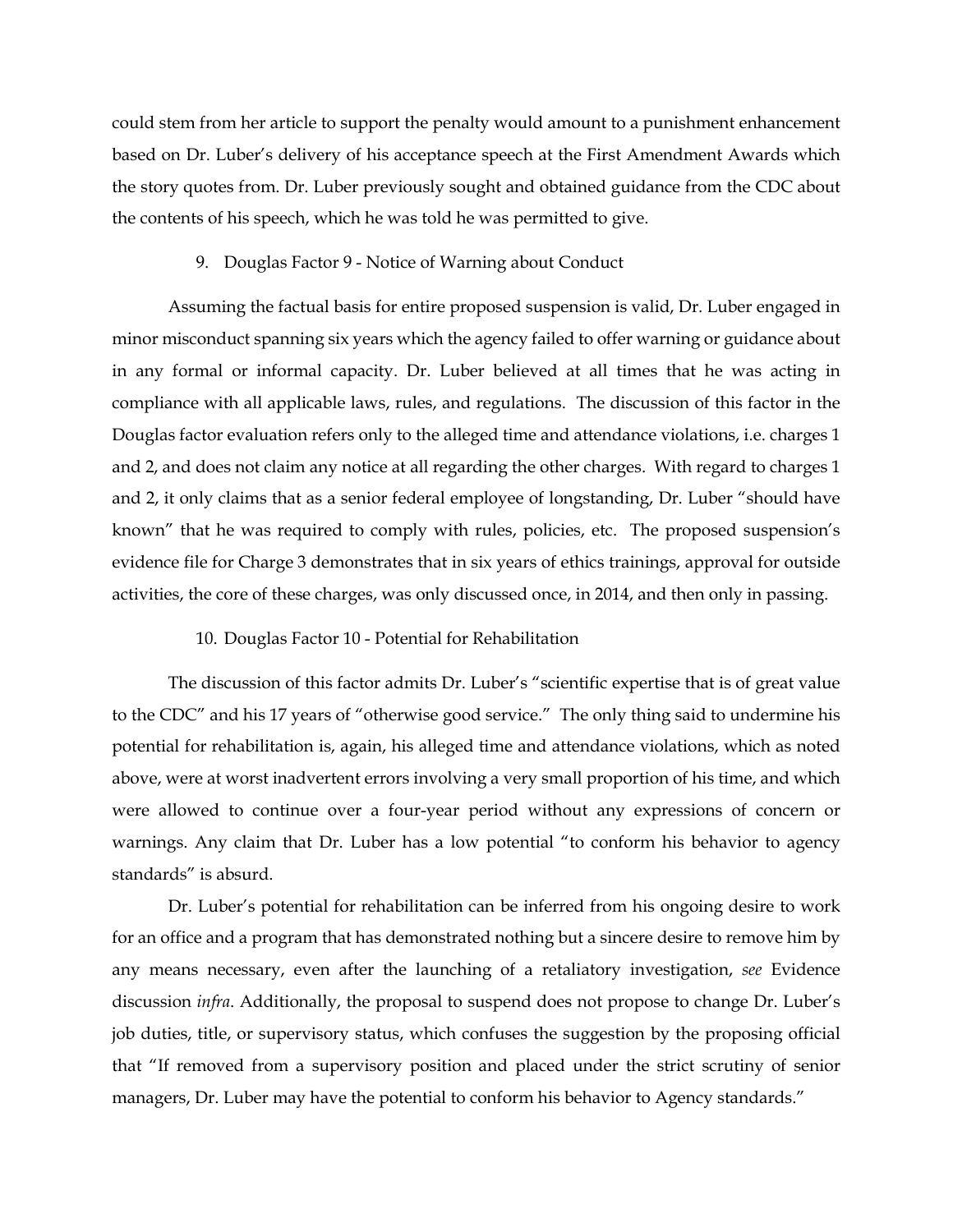# 11. Douglas Factor 11 - Mitigating Circumstances

In addition to Dr. Luber's lengthy and excellent record of service recognized by the proposing official, mitigating circumstances should also include discussion of Dr. Luber's role as the "go to" official for CDC, the White House, and numerous other federal agencies on climate and health issues.[39](#page-25-0) Dr. Luber's good faith belief that he had not committed any wrongdoing should also be evaluated and seriously considered as justification for reduced penalties

# 12. Douglas Factor 12 - Effectiveness of a Lesser/ Alternative Sanction

The proposing official does not state that any lesser sanctions were considered or how 120 days was arrived at as a proposed length of suspension. The proposing official also fails to inform the deciding official of the prior considered sanction of removal for similar conduct, which did not present evidence or a discussion of the *Douglas* factors, which suggests that the proposing official arrived at the conclusion to harshly sanction Dr. Luber in advance of performing a full investigation, a sincere examination of the evidence, or the *Douglas* factors.

# **Evidence File**

There is reason to suspect the veracity and relevance of virtually all of the evidence submitted by the proposing official in this case. Much of it is irrelevant or does not contain the specific information which it is supposedly presented for, such as the hundreds of pages of ethics training slideshows, only two of which from 2014 discuss outside activity approval. Additionally, there is no attempt made in the memorandum proposing the suspension to discuss how the evidence relates to proving any of the charges or the *Douglas* factors. While it is an improvement from the October 2018 proposed removal by the same proposing official which presented no evidence at all, the proposing official has set a low bar. The haphazard arrangement of the evidence and its great volume (over 1,800 pages) substantially complicated the work of counsel and Dr. Luber in crafting a response, and the proposing official's failure to provide an electronic version of the evidence file until more than a week after personally serving the proposed

<span id="page-25-0"></span>39 Exhibit J.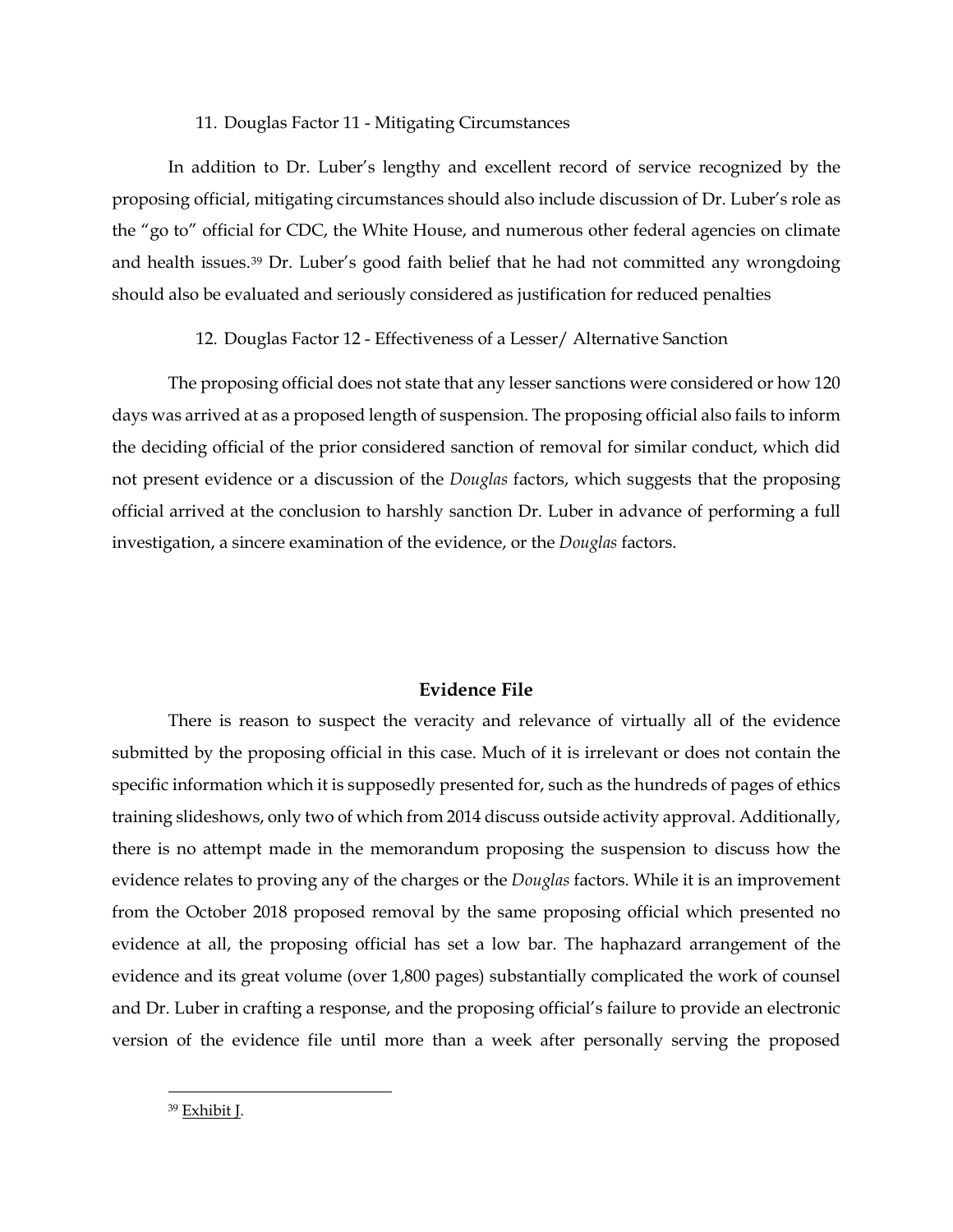suspension memorandum also impeded the effective preparation of a response. The evidence file also does not include any relevant exculpatory evidence, such as Dr. Conlon's prior attempt to secure ethics and other clearance for the Yale coursework, which was fortunately secured through alternate means, but it is highly likely that even a cursory discovery process would yield far more evidence inconsistent with the proposing official's narrative.

Much of the evidence presented, particularly the statements of Dr. Conlon, which was an unsigned draft, and Deneise Turner, is needlessly prejudicial and questionably relevant. The only justification for the inclusion of the baseless and highly prejudicial claims that Dr. Luber is a misogynist racist with sympathies for South African Apartheid is, tenuously, a claim in Douglas Factor 4 that he does not get along well with others and has been abusive to subordinates. It is of highly questionable validity to introduce evidence to support a claim in the Douglas factors analysis that is not part of the charged conduct. The agency is required to prove its charges and base discipline on them, not on unsubstantiated slanders that appear only in the Douglas factors analysis.

Tellingly, in the proposing official's Douglas Factor 4 analysis, the statement of his employee which states that it was submitted under penalty of perjury is still only described in the passive voice, that "*it has been reported* that he has made derogatory comments."[40](#page-26-0) It is not mentioned that the witness, Ms. Turner, has a strong animus towards Dr. Luber and a history of unreasonable statements and conduct. Dr. Luber has spent years attempting to resolve the workplace behavior problems presented by Ms. Turner, and was even commended for those attempts in his 2015 performance appraisal, attached as **Exhibit J.**<sup>41</sup>

# **Whistleblower Retaliation**

There is a reason that a severe penalty has been imposed based on stale, weak and in the end, even if true, minor charges of misconduct. The reason is that the real motivation for this action is whistleblower retaliation. Dr. Luber engaged in activity protected under the

 <sup>40</sup> Proposal to Suspend at 8, 13, 18, 24, 30 (Douglas Factor analysis for each charge).

<span id="page-26-1"></span><span id="page-26-0"></span><sup>&</sup>lt;sup>41</sup> "Not least, Dr. Luber has given a high level of attention to the successful remediation of one of his employee's performance issues[, Ms. Deneise Turner]. Through regular consultation, encouragement and attention, he has been able to improve the performance of this individual to the point that they have been removed from the PIP process and this employee continues to improve on their performance evaluations." Exhibit J at 7.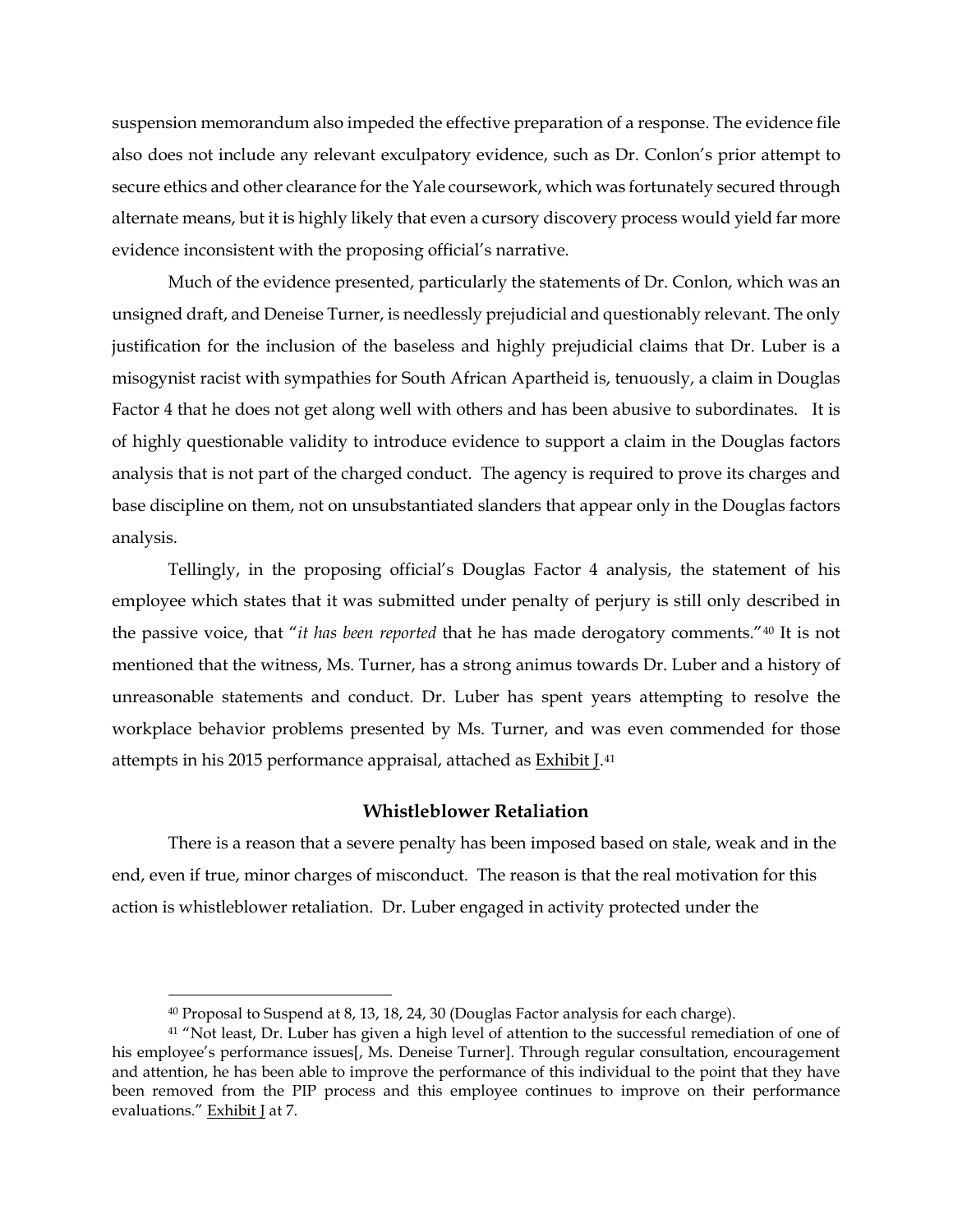Whistleblower Protection Act that put his managers at the CDC in a bad light and provided a strong motive to retaliate.

Dr. Luber made multiple disclosures protected by 5 U.S.C. § 2302(b)(8), for which he was retaliated against by the CDC. It is a prohibited personnel practice to take or threaten to take a personnel action, including firing, detailing, transferal, or demotion, against an employee, because of "any disclosure of information by an employee . . . which the employee or applicant reasonably believes evidences (i) any violation of any law, rule, or regulation, or (ii) gross mismanagement, a gross waste of funds, an abuse of authority, or a substantial and specific danger to public health or safety." 5 U.S.C. § 2302(b)(8).<sup>[42](#page-27-0)</sup> To establish "reasonable belief," the employee must only show that the matter disclosed was one which a reasonable person in his position would believe evidenced one of the situations specified. The test, outlined in *Lachance v. White*, 174 F.3d 1378, 1381 (Fed. Cir. 1999), *cert. denied*, 528 U.S. 1153 (2000), asks whether a disinterested observer with knowledge of the essential facts readily known to and readily ascertainable by the employee could reasonably conclude that the actions of the government evidence wrongdoing as defined by the Whistleblower Protection Act. *See also Wojcicki v. Dep't of the Air Force,* 72 M.S.P.R. 628, 632 (M.S.P.B. 1996) (citing *Special Counsel v. Eidmann*, 49 M.S.P.R. 614 (1991) aff'd, 976 F.2d 1400 (Fed. Cir. 1992)) and *Horton v. Dep't of the Navy*, 66 F.3d 279, 283 (Fed. Cir. 1995), cert. denied, 116 S. Ct. 1271 (1996)).

The first such disclosure was immediately following the November 2016 election, when Dr. Luber told superiors within the agency that the cancellation of the Al Gore address at a planned CDC meeting would undermine the scientific integrity of the agency. This disclosure was that to cancel the meeting would be in violation of an agency regulation regarding the rights

<span id="page-27-0"></span> <sup>42</sup> "disclosure" means a formal or informal communication or transmission, but does not include a communication concerning policy decisions that lawfully exercise discretionary authority unless the employee or applicant providing the disclosure reasonably believes that the disclosure evidences--

**<sup>(</sup>i)** any violation of any law, rule, or regulation; or

**<sup>(</sup>ii)** gross mismanagement, a gross waste of funds, an abuse of authority, or a substantial and specific danger to public health or safety. 5 U.S.C. § 2302(a)(2)(D).

A disclosure shall not be excluded from subsection (b)(8) because--

**<sup>(</sup>A)** the disclosure was made to a supervisor or to a person who participated in an activity that the employee or applicant reasonably believed to be covered by subsection  $(b)(8)(A)(i)$  and (ii);

**<sup>(</sup>B)** the disclosure revealed information that had been previously disclosed;

**<sup>(</sup>C)** of the employee's or applicant's motive for making the disclosure;

**<sup>(</sup>D)** the disclosure was not made in writing. § 2302(f)(1)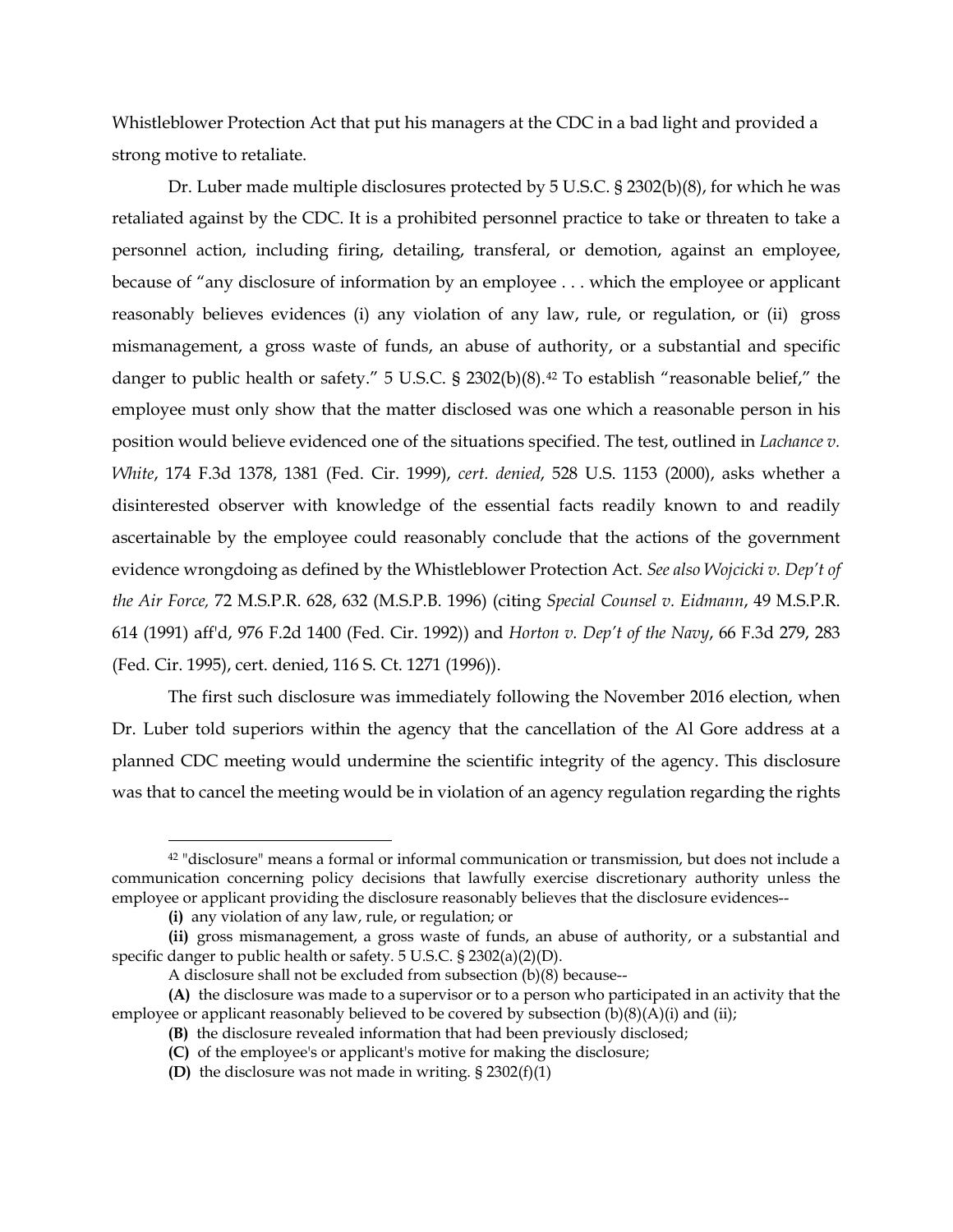of agency staff to participate in public scientific fora, the CDC Scientific Integrity Policy. Dr. Luber informed Dr. Patrick Breysse and his Policy Lead Pam Protzel-Berman in their debate over the February 2017 conference that cancelation would undermine the integrity of the agency, its public and scientific reputation, and the agency's own scientific integrity policy. Even if he was not in fact, the agency also perceived him to be a whistleblower because of the assumptions they made that he had told the press that the event was canceled for political reasons which improperly violated the scientific integrity policy.

His second disclosure is made up of the many various instances in which Dr. Luber communicated the grave risk to the public posed by climate change, "a substantial and specific danger to public health or safety." § 2302(b)(8)(ii). Those disclosures, which are too numerous to list, included:

- Participation as lead author in the human health section of the 2014 National Climate Assessment. *See* George Luber *et al*., "Chapter 9: Human Health," *Climate Change Impacts in the United States: The Third National Climate Assessment*, U.S. Global Change Research Program, doi:10.7930/J0PN93H5, 2014.
- Participation as federal coordinating lead author in the human health section of the 2018 National Climate Assessment. *See* George Luber *et al*., "Chapter 14: Human Health," *Impacts, Risks, and Adaptation in the United States: Fourth National Climate Assessment, Volume II.* U.S. Global Change Research Program, doi: 10.7930/NCA4.2018.CH14, 2018.
- Public statements in support of CDC's mission to assist state and local governments build resilience against the impacts of climate change. See Kristen Lombardi and Fatima Bhojani, *An Army Of Deer Ticks Carrying Lyme Disease Is Advancing And Here's Why It Will Only Get Worse*, HUFFINGTON POST (Aug. 9, 2018), [https://www.huffingtonpost.com/entry/an-army-of-deer-ticks-carrying](https://www.huffingtonpost.com/entry/an-army-of-deer-ticks-carrying-lyme-disease-is-advancing-and-heres-why-it-will-only-get-worse_us_5b69b04fe4b0b15abaa74ea0)[lyme-disease-is-advancing-and-heres-why-it-will-only-get-](https://www.huffingtonpost.com/entry/an-army-of-deer-ticks-carrying-lyme-disease-is-advancing-and-heres-why-it-will-only-get-worse_us_5b69b04fe4b0b15abaa74ea0)worse us 5b69b04fe4b0b15abaa74ea0.[43](#page-28-0)
- Participation in the Emmy-winning climate change series *Years of Living Dangerously*, in which he appeared as an expert Science Advisor on June 2, 2014 to discuss the human health effects of heatwaves caused by climate change and the need for adaptation, stating "This is a threat that we should take seriously, the one that I think can engage us in decisions so that we'll help make a better world."[44](#page-28-1)

<span id="page-28-0"></span><sup>&</sup>lt;sup>43</sup> "The only federal support for state and city health officials on climate change is the CDC's Building Resilience Against Climate Effects (BRACE) grant program. George Luber, chief of the CDC's climate and health program, considers it "cutting-edge thinking for public health." He intends to expand it to all 50 states, but funding constraints have kept him from doing so.

<span id="page-28-1"></span>Republicans in Congress have tried repeatedly to excise BRACE's \$10 million budget, to no avail. Its average annual award for health departments has remained around \$200,000 for nearly a decade."

<sup>44</sup> <http://theyearsproject.com/>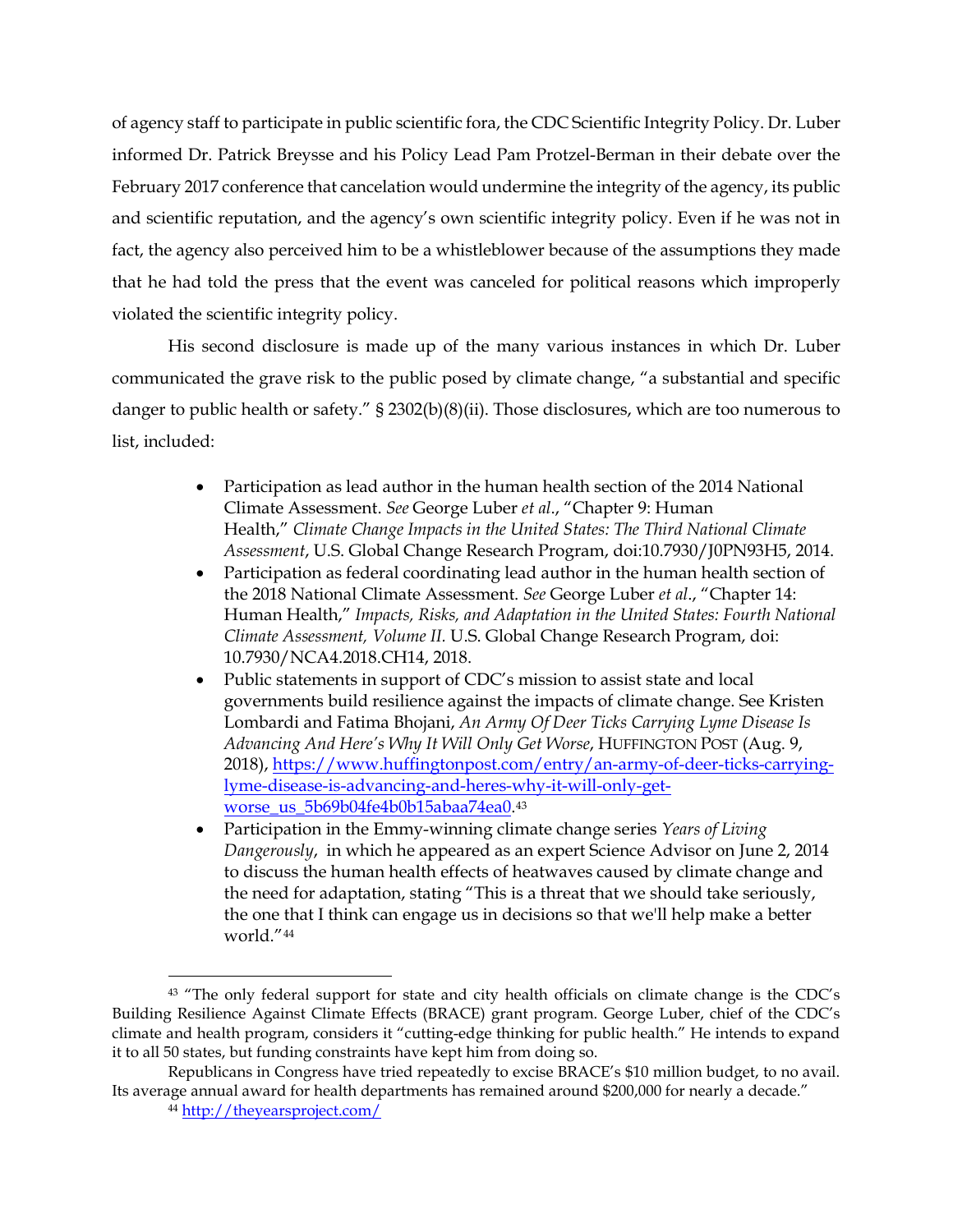• Appearing at or the 2017 climate change conference hosted by Al Gore in lieu of the original conference which was cancelled by CDC in February 2017. Dr. Luber was not made available for comment by Bernadette Burden, a senior press officer with the CDC, despite media requests.<sup>[45](#page-29-0)</sup>

While these activities did not engender retaliation under the last administration, the new administration has a well-known policy of denying the public health implications of climate change (as well as climate change itself) and preventing federal employees from speaking out about or working on those issues. This is generally known and evidenced in this case by the direction to Dr. Luber to not even use the words "climate change." Therefore, his very public earlier work on the subject contributed to the agency's motivation to retaliate against him as an act of self-censorship. The public statements made by Dr. Luber concerning climate change have been cited by outside observers as improper grounds on which he might be retaliated against by CDC. Laura Turner Seydel, an environmentalist who sits on the board of the Turner Foundation, a sponsor of the cancelled 2017 Al Gore climate meeting, stated that CDC scientists may be "scared by the wrath of Trump."[46](#page-29-1) Reporting on Ms. Seydel's statements continued:

researchers like George Luber, an epidemiologist who's participated in the global warming documentary series, *Years of Dangerously Living* [sic], might be deterred from speaking further about issues of climate and health. "George Luber had done a very good job of describing the problem," Seydel said. "He's been quiet for the past couple of years as he hangs in there like a loose tooth."

The third disclosure was the misuse of agency funds specifically appropriated by Congress for climate change work at CDC, which, by being merged into the asthma unit, blurred the lines of appropriations in violation of the express will of Congress, and is both a violation of statute and "a gross waste of funds [and/or] an abuse of authority." *Id*. His disclosure was made both to the consultants organizing the merging of his program with the Asthma branch and to NCEH management including Director Breysse.

<span id="page-29-0"></span> <sup>45</sup> Max Blau, *The CDC climate change conference, scrapped after the election, is being resurrected Thursday*, STAT NEWS (Feb. 14, 2017)[, https://www.statnews.com/2017/02/15/cdc-climate-change-al-gore/;](https://www.statnews.com/2017/02/15/cdc-climate-change-al-gore/) *see also* Anne Polansky, *The Insanity of Self-Censorship: Climate Change, Politics, and Fear-Based Decision-Making*, GOV'T ACCOUNTABILITY PROJECT BLOG (Apr. 4, 2017), [https://www.whistleblower.org/blog/014604](https://www.whistleblower.org/blog/014604-insanity-self-censorship-climate-change-politics-and-fear-based-decision-making) [insanity-self-censorship-climate-change-politics-and-fear-based-decision-making](https://www.whistleblower.org/blog/014604-insanity-self-censorship-climate-change-politics-and-fear-based-decision-making) (discussing how CDC's "self-censorship" of climate scientists and "political interference in the communication of scientific findings crucial to informing policymakers and the public is literally a life-threatening act of betrayal against current and future generations").

<span id="page-29-1"></span><sup>46</sup> Max Blau, *At a resurrected climate conference, concerns loom that CDC scientists may be silenced*, STAT NEWS (Feb. 16, 2017), https://www.statnews.com/2017/02/16/climate-conference-cdc-scientists/.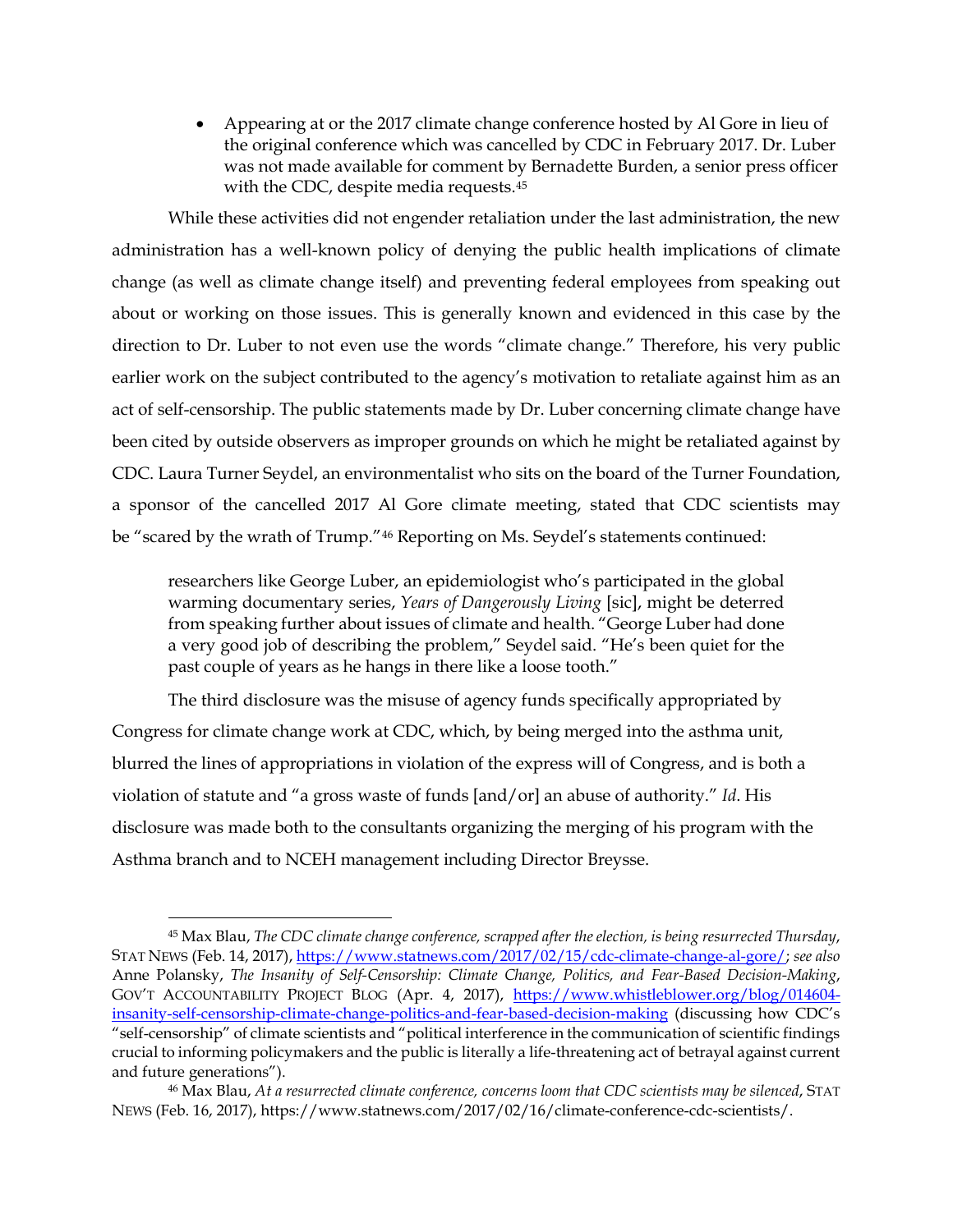All of these disclosures were repeated again in May 2019 when Dr Luber visited Washington, DC to receive a First Amendment Award, and he spoke about his experience attempting to right these wrongs, which cast the reputation of the proposing official and the CDC in a negative light. He spoke about these issues before a substantial audience, and his speech was covered in part by the Washington Post, as the proposing official notes in Douglas Factor 8. He also held meetings with members of Congress and their staff to discuss what he perceived to be this existential threat to Climate & Health research at CDC. Those disclosures were protected by both the Whistleblower Protection Act and 5 U.S.C. § 7211, concerning the right of federal employees to petition Congress.

One of the main indications that this proposed action is based on whistleblower retaliation, as well as a violation of the Whistleblower Protection Act in itself, is the retaliatory investigation that was conducted that led to this proposal. After backing down on Dr. Luber's proposed removal after the media threatened to shine light on the situation, the CDC apparently hired outside investigators<sup>[47](#page-30-0)</sup> to gin up a case against Luber that would be more supportable. The large but unstructured evidence filed that was compiled attempts to create an appearance of extensive evidentiary support for the action, but in reality it is filled with irrelevant and highly prejudicial material but little if any support for the actual charges.

Section 104(c) of the Whistleblower Protection Enhancement Act (WPEA) states that the remedy for a whistleblower subjected to a retaliatory investigation can include "fees, costs, or damages reasonably incurred due to an agency investigation of the employee, if such investigation was commenced, expanded, or extended in retaliation for" protected whistleblowing. The WPEA does not define what constitutes a retaliatory investigation, leaving in place the MSPB's decision in *Russell v. Dep't of Justice*, 76 M.S.P.R. 317, 323-25 (1997), holding that "[w]hen . . . an investigation is so closely related to the personnel action that it could have been a pretext for gathering evidence to retaliate, and the agency does not show by clear and convincing evidence that the evidence would have been gathered absent the protected disclosure, then the appellant [whistleblower] will prevail on his affirmative defense of retaliation for whistleblowing." *Id*. at 324. The Office of Special Counsel has added that "[r]etaliatory

<span id="page-30-0"></span> $47$  The witness statements in this case were all collected by a firm called WrightWay Consulting which also conducted the interviews of those witnesses and on whose letterhead those statements are made. To reflect the fact that at least one of those statements, Dr. Conlon's, was an unsigned draft, it was even introduced by a WrightWay employee, Adena Wright Williams. *Evidence for Charge 4* at 44, Doc. 6.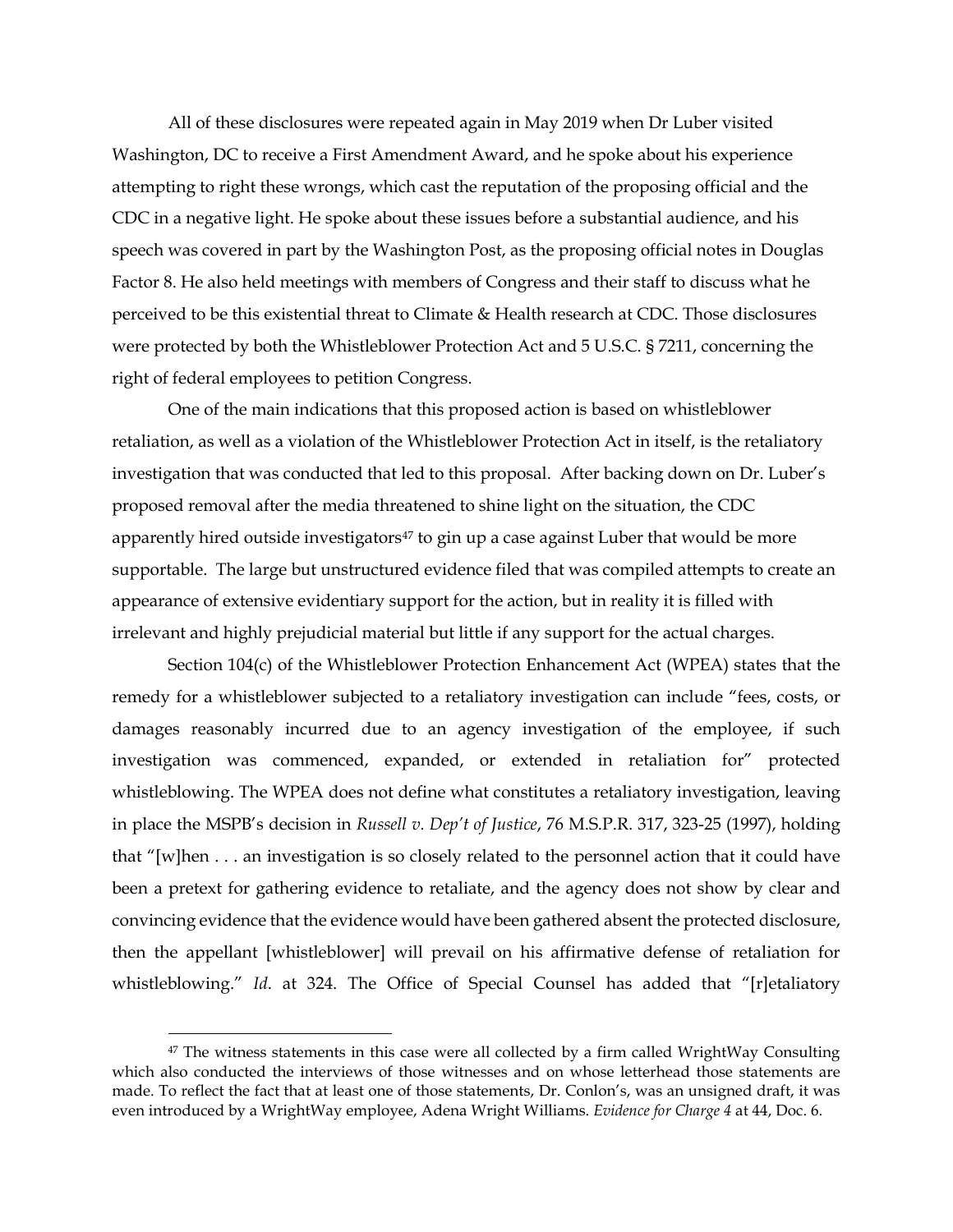investigations can take many forms, such as unwarranted referrals for criminal or civil investigations or overly scrutinized reviews of time and attendance records."[48](#page-31-0)

There are many indications that the investigation was initiated in an attempt to bolster the case against Luber after the failure of the first proposed removal, in retaliation for his protected activity. For example, in both proposed actions, CDC based charges for falsifying timesheets solely on matching up the dates of his course syllabus to the days he took annual leave. It did not bother to verify whether the classes on the syllabus were actually taught, and several charges which appeared in the 2018 proposed removal were easily disproven in Luber's response to the first proposal and cleaned out of the 2019 proposed suspension.

The evidence files also demonstrate that all of Dr. Luber's former subordinates who provided testimony or evidence against him did so in response to direct requests by the proposing official and his colleagues to find any evidence that could plausibly support any disciplinary charge against him: the very model of a retaliatory investigation. In Kathryn Conlon's March 22, 2018 email to Mattie Gilliam and John Tibbs delivering such evidence, she opens "Per our discussion yesterday morning, I looked into my emails and files about requests from George to give lectures in his Emory class(es)."[49](#page-31-1) She concluded "I think this is what you needed," referencing her superiors' request for incriminating information about Dr. Luber. *Id*. The retaliatory nature of this investigation can also be inferred from the pay raises, promotions, or fellowship extensions which were granted to former subordinates who agreed to testify against him.<sup>[50](#page-31-2)</sup>

Perhaps most tellingly, in one of the unsigned affidavits prepared in evidence against Dr. Luber, Kathryn Conlon supposedly stated that "**There's a culture of NCEH protecting itself**. When it comes down to it, people knew about George's inappropriate behavior and it was ignored. **I don't have a lot of faith in this system**."[51](#page-31-3) While this statement was made in regards to Dr. Luber's alleged inappropriate behavior, it is telling that not only was this behavior not charged, but Dr. Luber has become a victim of the "culture of NCEH protecting itself." As the

<span id="page-31-2"></span><span id="page-31-1"></span><span id="page-31-0"></span> <sup>48</sup> CAROLYN N. LERNER & JASON M. ZUCKERMAN, THE U.S. OFFICE OF SPECIAL COUNSEL'S ROLE IN PROTECTING WHISTLEBLOWERS AND SERVING AS A SAFE CHANNEL FOR GOVERNMENT EMPLOYEES TO DISCLOSE  $W$ RONGDOING at  $\alpha$  at  $\beta$  (2014), https://osc.gov/Resources/OSC's%20Role%20in%20Protecting%20Whistleblowers%20(5-19-14).pdf.

<sup>49</sup> Charge 4 at 42, Doc. 5.

<sup>50</sup> Shubahyu Saha, *Evidence for Charge 4* at 106, 99; Kathryn Conlon, *Evidence for Charge 5* at 19, Doc

<span id="page-31-3"></span><sup>51</sup> Evidence for Charge 4 at 51 (emphasis added).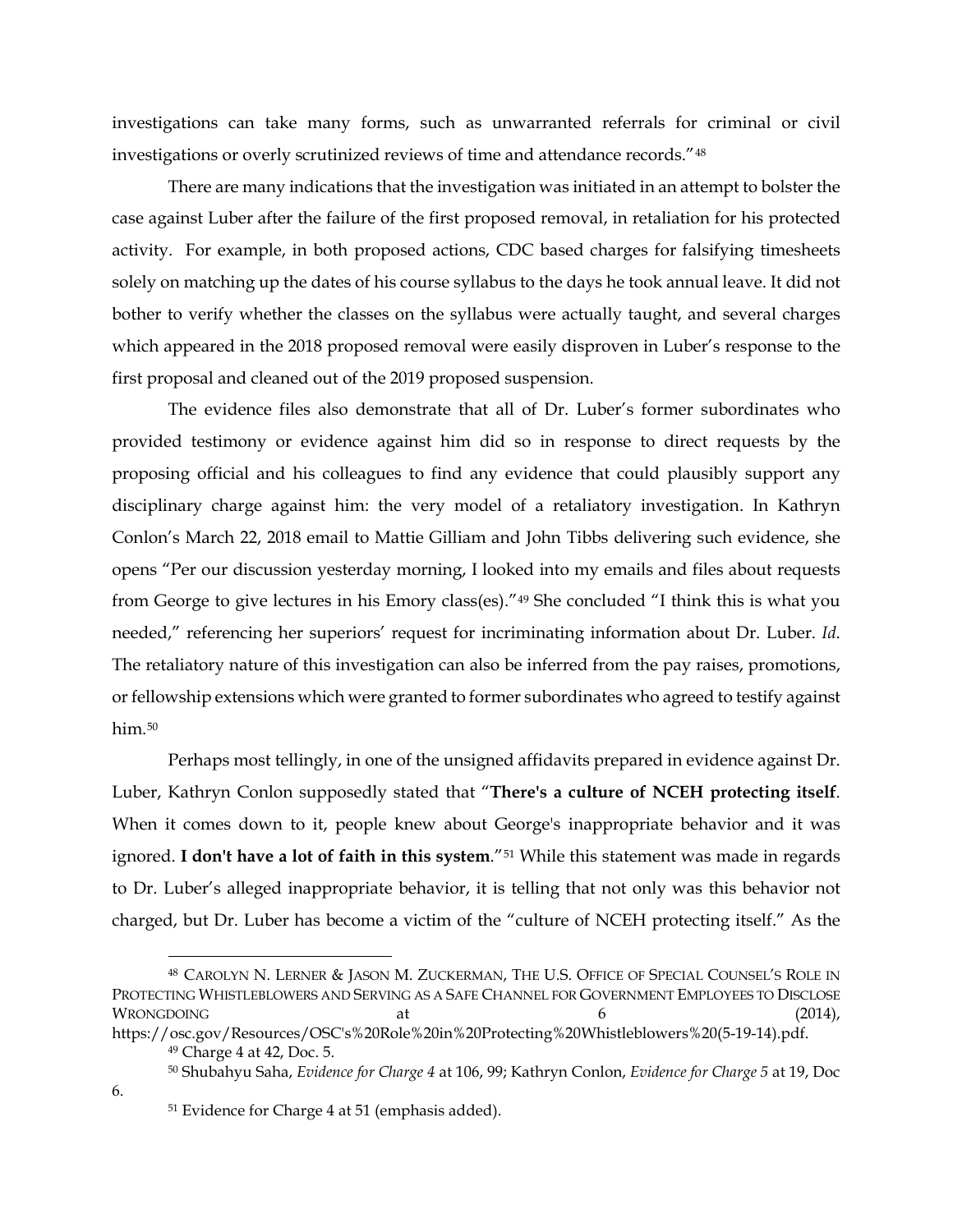U.S. EEOC has recognized in the employment discrimination context, where "evidence of wrongdoing was not simply unearthed during an investigation [. . .], but was deliberately sought to retaliate against [an employee] and to discourage similar charges" a reviewing court or official should limit the applicability of that evidence[.52](#page-32-0) Use of an illegal retaliatory investigation to gather evidence colors how an adjudicator should consider that evidence, and "[a]n employer who chooses to wage a retaliatory investigation must lose the advantage of equities that would, absent the retaliation, favor that employer."

If Dr. Luber's alleged misconduct was so widely known, it should be explained by the proposing official why no action was taken to provide guidance or training on any misconduct during the six years that this proposal spans before escalating immediately to proposing his removal in October 2018 and now proceeding with a request for a very substantial suspension more than seven months later. The evidence presented by the proposing official should also be viewed as highly suspect due to the nature of the underlying investigation and the motive for retaliation against Dr. Luber by the proposing official due to Dr. Luber's reporting of the proposing official's wrongdoing to Congress in the intervening period.

These charges primarily stem from alleged failure to properly complete ethics forms for outside activities; however, the NCEH has shown a reluctance to abide by the same rules. In the period between the withdrawal of the initial charges against Dr. Luber in December 2018, which supported a proposed removal, and their reintroduction on July 3, 2019, NCEH mishandled Dr. Luber's properly completed ethics paperwork which necessitated intervention by professional ethics staff. In February 2019, Dr. Luber learned that he had been selected as a recipient of the Hugh M. Hefner Foundation's First Amendment Award, to be granted in Washington, DC on May 15, 2019. Counsel submitted a request for ethics approval on February 19, 2019, requesting expedited consideration as the Foundation's press release announcing the event and the award winners was to be issued soon.

Dr. Erik Svendsen, the Division Director of Dr. Luber's division, replied that Luber should submit a form 520 outside activity approval form, and "that we will respond to this request as our agency would any other outside activity request." Exhibit K 1. Dr. Luber did so, and on March 6, 2019, he received a system generated email copied to Josephine Malilay, the Chief of the Asthma and Community Health Branch, titled "Award Request Denied" with one line of text:

<span id="page-32-0"></span> <sup>52</sup> EEOC Notice 915.002 (Dec. 14, 1995), https://www.eeoc.gov/policy/docs/mckennon.html.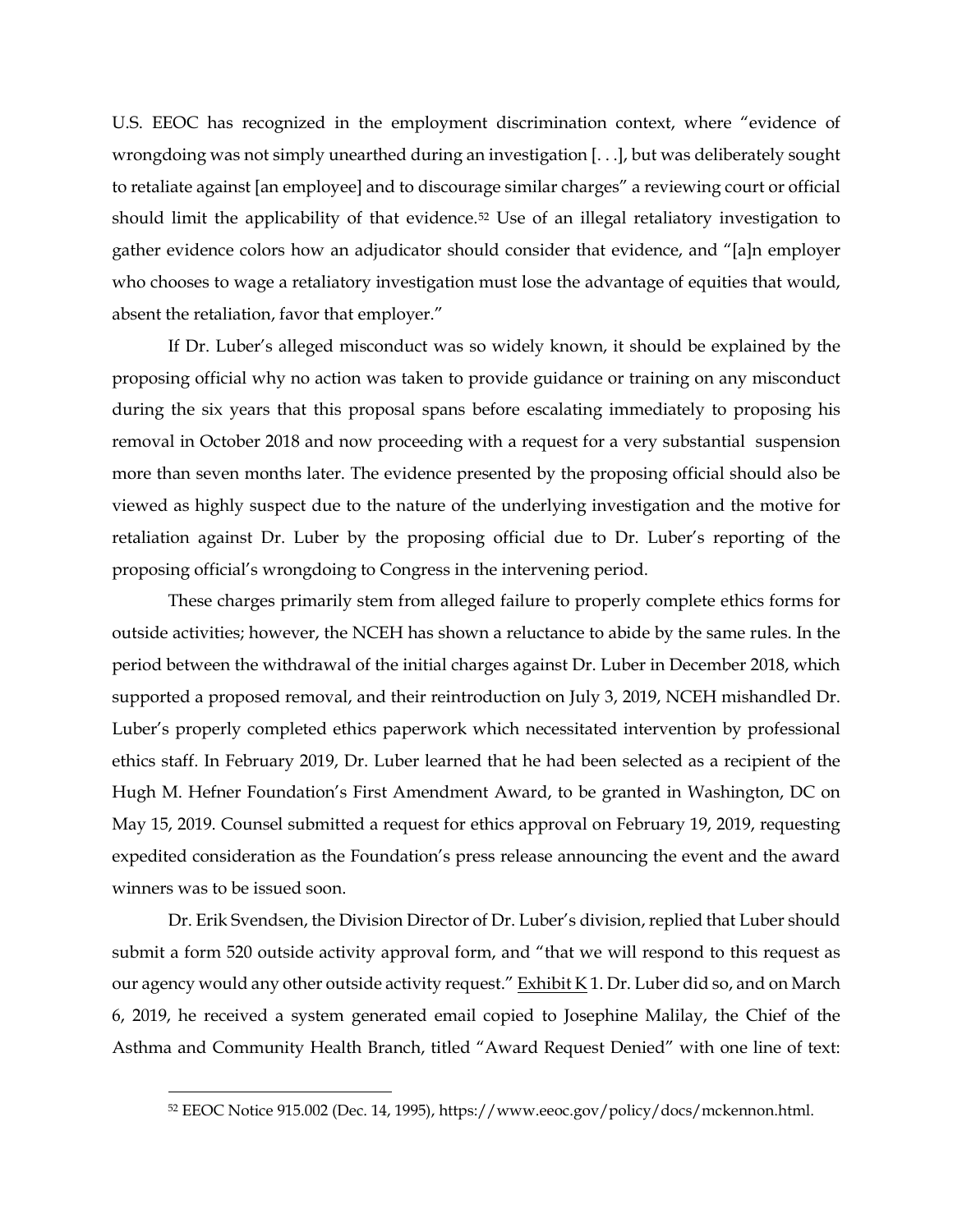"CDC's climate change and health program is not closed." Exhibit K 2. Later that day Dr. Luber emailed Dr. Svendsen asking about the reasoning for the denial, which was replied to on March 12, stating that "it is my understanding that the award description noted the 'closure of the CDC's climate and health program'. The CDC's climate and health program is not closed. I hope this helps." Exhibit K 3.

An employee may generally accept an award for public service or achievement, provided the award and any item incident to the award is from a person or organization that does not have interests that may be substantially affected by the employee's official duties. It is not believed that the Hugh M. Hefner Foundation has now or ever had any business before CDC. A dispute with the factual basis for an award is not a recognized reason to deny ethics approval to receive it.

On March 13, a phone call was arranged between Dr. Luber's counsel, Dr. Luber, and two members of the CDC ethics staff: Tina Mangal and Allerick Knight. On that call, counsel explained his understanding of the ethics rules around receipt of awards, which understanding was confirmed by the ethics staff. Mangal and Knight were not aware of the reason for the denial but promised to follow up. After Dr. Luber sent two follow up emails on March 19 and March 25, Ms. Mangal replied that she had received a copy of the Form 520 and was conducting a conflict of interest analysis. Exhibit  $K$  4. On April 1, counsel replied to an inquiry by Ms. Mangal concerning the Hefner Foundation by referring it to the Foundation for response. Exhibit  $K$  5. At the time, counsel was in communication with Bill Torpy, a writer for the ATLANTA JOURNAL-CONSTITUTION who had inquired about Dr. Luber's personnel situation. Counsel informed Mr. Torpy about Luber's problems with gaining approval to accept the award. On April 3 and 4, 2019, Mr. Torpy inquired and spoke with CDC personnel about the First Amendment Award. Exhibit  $K$  6. The next day, April 5, Dr. Luber received approval for the award. Exhibit  $K$  7.

This pattern of behavior mirrored the proposing official's conduct around the October 2018 proposed removal. On December 17, 2018, reporters from the New York Times contacted the CDC for comment on Dr. Luber's then-pending proposed removal on substantially similar charges to those now pending. The next day at 5:30 pm on December 18, Dr. Luber received an email from the proposing official, Dr. Patrick Breysse, that "[a]fter reading your response and thoughtful consideration, I will rescind the 'proposal for removal' memo." Exhibit  $K8$  (partially redacted to preserve attorney-client privileged communication). It is clear from this conduct that the proposing official did not believe in the substance of the charges but was unconcerned until